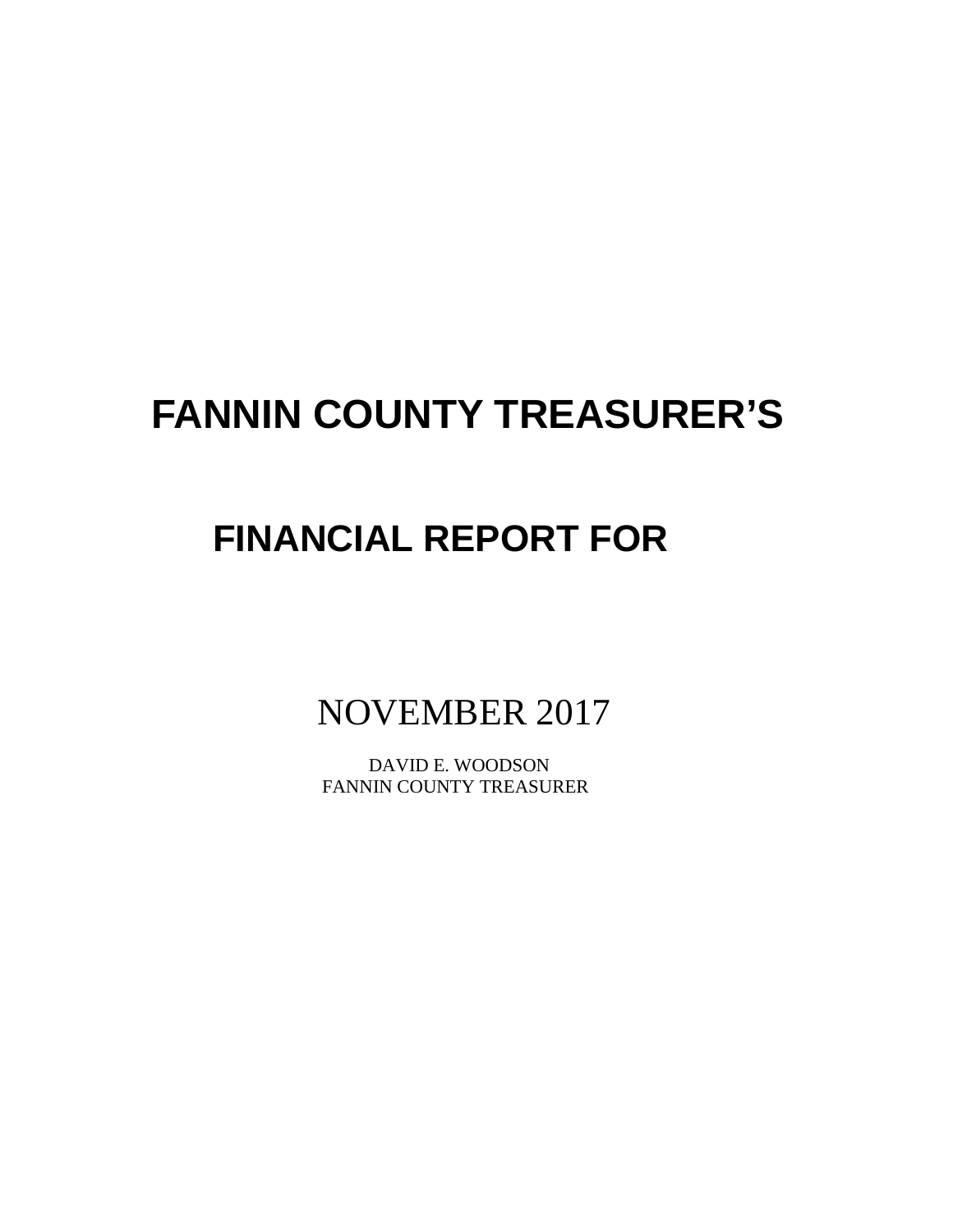12/05/2017 FUND DEPOSIT LISTING PAGE 1

| RECEIPT | <b>RECEIVED</b> | DATE            | DATE    | DESCRIPTION       | <b>BANK</b> | <b>TNCOME</b> | REPORT | AMOUNT          |
|---------|-----------------|-----------------|---------|-------------------|-------------|---------------|--------|-----------------|
| NUMBER  | FROM            | <b>RECEIVED</b> | DEPOSIT | OF MONEY RECEIVED | ACCOUNT     | ACCOUNT       | CODES  | <b>RECEIVED</b> |
|         |                 |                 |         |                   |             |               |        |                 |

GENERAL FUND

|                             | ======================================                                                       |                             |                             |                                                      |                  |                  |            |
|-----------------------------|----------------------------------------------------------------------------------------------|-----------------------------|-----------------------------|------------------------------------------------------|------------------|------------------|------------|
|                             | 0000180095-01 DISTRICT ATTORNEY TRUST                                                        |                             |                             | 11-01-2017 11-01-2017 ADMIN. FEES                    | $10 - 103 - 100$ | $10 - 340 - 475$ | 14.44      |
|                             | 0000180095-02 DISTRICT ATTORNEY TRUST                                                        |                             |                             | 11-01-2017 11-01-2017 CERTIFIED MAIL                 | $10 - 103 - 100$ | $10 - 475 - 311$ | 26.12      |
| 0000180096-01 TEXPOOL       |                                                                                              |                             |                             | 11-01-2017 11-01-2017 OCT. 2017 INTEREST 10-103-175  |                  | $10 - 360 - 100$ | 3, 114.26  |
|                             | 0000180101-01 APPRAISAL DISTRICT                                                             | 11-02-2017 11-02-2017 TAXES |                             |                                                      | $10 - 103 - 100$ | $10 - 310 - 110$ | 132,648.97 |
|                             | 0000180101-07 APPRAISAL DISTRICT                                                             | 11-02-2017 11-02-2017 TAXES |                             |                                                      | 10-103-100       | $10 - 310 - 120$ | 2,521.33   |
| 0000180103-01 TAX A/C       |                                                                                              |                             |                             | 11-02-2017 11-02-2017 WEEK OF 10/27/17 18 10-103-100 |                  | $10 - 321 - 250$ | 945.00     |
| 0000180104-01 TAX A/C       |                                                                                              |                             |                             | 11-02-2017 11-02-2017 WEEK OF 10/27/17               | $10 - 103 - 100$ | $10 - 321 - 200$ | 1,611.60   |
|                             | 0000180105-01 CONSTABLE PCT. # 1                                                             |                             |                             | 11-03-2017 11-03-2017 SERVE PAPERS                   | 10-103-100       | 10-340-551       | 70.00      |
|                             | 0000180106-01 SURETY BAIL BOND TRUST                                                         |                             |                             | 11-03-2017 11-03-2017 10% COMM. ON SURETY 10-103-100 |                  | $10 - 352 - 100$ | 213.00     |
|                             | 0000180106-02 SURETY BAIL BOND TRUST                                                         |                             |                             | 11-03-2017 11-03-2017 COURT COST/ARREST F 10-103-100 |                  | $10 - 409 - 489$ | 1,917.00   |
|                             | 0000180109-01 BOND SUPERVISION                                                               |                             |                             | 11-06-2017 11-06-2017 WEEK OF 10/30/17 TH 10-103-100 |                  | $10 - 340 - 573$ | 1,470.00   |
|                             | 0000180110-01 DISTRICT CLERK                                                                 |                             |                             | 11-06-2017 11-06-2017 OCT. 1-31, 2017                | 10-103-100       | $10 - 318 - 130$ | 7,351.56   |
|                             | 0000180110-02 DISTRICT CLERK                                                                 |                             |                             | 11-06-2017 11-06-2017 OCT. 1-31, 2017                | 10-103-100       | 10-340-135       | 180.00     |
|                             | 0000180110-03 DISTRICT CLERK                                                                 |                             |                             | 11-06-2017 11-06-2017 OCT. 1-31, 2017                | $10 - 103 - 100$ | $10 - 340 - 450$ | 8,371.21   |
|                             | 0000180110-04 DISTRICT CLERK                                                                 |                             |                             | 11-06-2017 11-06-2017 OCT. 1-31, 2017                | $10 - 103 - 100$ | $10 - 340 - 475$ | 0.05       |
|                             | 0000180110-05 DISTRICT CLERK                                                                 |                             |                             | 11-06-2017 11-06-2017 OCT. 1-31, 2017                | $10 - 103 - 100$ | $10 - 340 - 560$ | 2,327.06   |
|                             | 0000180110-06 DISTRICT CLERK                                                                 |                             |                             | 11-06-2017 11-06-2017 OCT. 1-31, 2017                | $10 - 103 - 100$ | $10 - 340 - 600$ | 160.00     |
|                             | 0000180110-07 DISTRICT CLERK                                                                 |                             |                             | 11-06-2017 11-06-2017 OCT. 1-31, 2017                | $10 - 103 - 100$ | 10-370-162       | 480.00     |
|                             | 0000180110-08 DISTRICT CLERK                                                                 |                             |                             | 11-06-2017 11-06-2017 OCT. 1-31, 2017                | $10 - 103 - 100$ | $10 - 370 - 163$ | 35.01      |
|                             | 0000180110-09 DISTRICT CLERK                                                                 |                             |                             | 11-06-2017 11-06-2017 OCT. 1-31, 2017                | $10 - 103 - 100$ | $10 - 370 - 164$ | 140.06     |
|                             | 0000180110-10 DISTRICT CLERK                                                                 |                             |                             | 11-06-2017 11-06-2017 OCT. 1-31, 2017                | $10 - 103 - 100$ | $10 - 370 - 166$ | 7.90       |
|                             | 0000180110-11 DISTRICT CLERK                                                                 |                             |                             | 11-06-2017 11-06-2017 OCT. 1-31, 2017                | $10 - 103 - 100$ | $10 - 370 - 167$ | 51.61      |
|                             | 0000180115-01 FIRST UNITED METHODIST                                                         |                             |                             | 11-06-2017 11-06-2017 PAYMENT FOR PART OF 10-103-100 |                  | $10 - 370 - 130$ | 678.00     |
|                             | 0000180116-01 CONSTABLE PCT. # 1                                                             |                             |                             | 11-07-2017 11-07-2017 SERVE PAPERS                   | $10 - 103 - 100$ | 10-340-551       | 70.00      |
|                             | 0000180117-01 FANNIN COUNTY HEALTH INSP 11-07-2017 11-07-2017 OCT. 2017 PERMITS & 10-103-100 |                             |                             |                                                      |                  | $10 - 320 - 300$ | 9,305.03   |
| 0000180118-01 LEGEND BANK   |                                                                                              |                             |                             | 11-07-2017 11-07-2017 OCT. 2017 INTEREST 10-103-100  |                  | $10 - 360 - 100$ | 523.35     |
| 0000180118-28 LEGEND BANK   |                                                                                              |                             |                             | 11-07-2017 11-07-2017 OCT. 2017 INTEREST 10-100-100  |                  | $10 - 360 - 100$ | 1.80       |
|                             | 0000180120-01 VISION MEDIA GROUP, INC. 11-08-2017 11-08-2017 NOV. 2017 TOWER REN 10-103-100  |                             |                             |                                                      |                  | $10 - 370 - 100$ | 200.00     |
| 0000180121-01 THE GEO GROUP |                                                                                              |                             |                             | 11-08-2017 11-08-2017 ODYSSEY REIMBURSEME 10-103-100 |                  | $10 - 370 - 453$ | 5,398.25   |
| 0000180124-01 COMPTROLLER   |                                                                                              |                             |                             | 11-09-2017 11-09-2017 UNTILITY REIMBURSEM 10-103-100 |                  | $10 - 370 - 147$ | 1,157.33   |
|                             | 0000180125-01 APPRAISAL DISTRICT                                                             | 11-09-2017 11-09-2017 TAXES |                             |                                                      | $10 - 103 - 100$ | $10 - 310 - 110$ | 66,739.39  |
|                             | 0000180125-07 APPRAISAL DISTRICT                                                             | 11-09-2017 11-09-2017 TAXES |                             |                                                      | $10 - 103 - 100$ | $10 - 310 - 120$ | 4,385.70   |
| 0000180126-01 TAX A/C       |                                                                                              |                             |                             | 11-09-2017 11-09-2017 WEEK OF 11/03/17 17 10-103-100 |                  | $10 - 321 - 250$ | 895.00     |
| 0000180127-01 TAX A/C       |                                                                                              |                             |                             | 11-09-2017 11-09-2017 WEEK OF 11/03/17               | $10 - 103 - 100$ | $10 - 321 - 200$ | 2,972.10   |
|                             | 0000180129-01 CHRIS HOLLOHAN                                                                 |                             |                             | 11-13-2017 11-13-2017 COPIES FOR OPEN REC 10-103-100 |                  | $10 - 370 - 130$ | 54.20      |
| 0000180130-01 COMPTROLLER   |                                                                                              |                             |                             | 11-13-2017 11-13-2017 SEPT. 2017 LOCAL SA 10-103-100 |                  | $10 - 318 - 160$ | 67,450.51  |
|                             | 0000180131-01 BOND SUPERVISION                                                               |                             |                             | 11-13-2017 11-13-2017 WEEK OF 11/06/17 TH 10-103-100 |                  | $10 - 340 - 573$ | 1,125.00   |
|                             | 0000180133-01 APPRAISAL DISTRICT                                                             | 11-16-2017 11-16-2017 TAXES |                             |                                                      | 10-103-100       | $10 - 310 - 110$ | 140,958.68 |
|                             | 0000180133-02 APPRAISAL DISTRICT                                                             | 11-16-2017 11-16-2017 TAXES |                             |                                                      | 10-103-100       | $10 - 321 - 901$ | 169.96     |
|                             | 0000180133-08 APPRAISAL DISTRICT                                                             |                             | 11-16-2017 11-16-2017 TAXES |                                                      | $10 - 103 - 100$ | $10 - 310 - 120$ | 7,690.25   |
|                             | 0000180137-01 FANNIN COUNTY HEALTH DEPT 11-20-2017 11-20-2017 OCT. 2017 PERMITS & 10-103-100 |                             |                             |                                                      |                  | $10 - 320 - 545$ | 750.00     |
| 0000180138-01 COMPTROLLER   |                                                                                              |                             |                             | 11-20-2017 11-20-2017 NOV. 2017 COUNTY SU 10-103-100 |                  | $10 - 370 - 152$ | 359.81     |
|                             | 0000180143-01 BOND SUPERVISION                                                               |                             |                             | 11-20-2017 11-20-2017 WEEK OF 11/13/17 TH 10-103-100 |                  | $10 - 340 - 573$ | 1,435.00   |
| 0000180144-01 COMPTROLLER   |                                                                                              |                             |                             | 11-21-2017 11-21-2017 JUROR REIMBURSMENT 10-103-100  |                  | $10 - 370 - 139$ | 4,488.00   |
|                             | 0000180147-01 BOND SUPERVISION                                                               |                             |                             | 11-27-2017 11-27-2017 WEEK OF 11/20/17 TH 10-103-100 |                  | $10 - 340 - 573$ | 650.00     |
|                             | 0000180151-01 APPRAISAL DISTRICT                                                             | 11-27-2017 11-27-2017 TAXES |                             |                                                      | $10 - 103 - 100$ | 10-310-110       | 117,485.97 |
|                             | 0000180151-07 APPRAISAL DISTRICT                                                             | 11-27-2017 11-27-2017 TAXES |                             |                                                      | $10 - 103 - 100$ | $10 - 310 - 120$ | 4,060.43   |
|                             | 0000180152-01 FANNIN COUNTY HEALTH DEPT 11-27-2017 11-27-2017 OCT. 2017 PERMITS & 10-103-100 |                             |                             |                                                      |                  | $10 - 320 - 545$ | 1,375.00   |
|                             | 0000180153-01 CONSTABLE PCT. # 3                                                             |                             |                             | 11-27-2017 11-27-2017 SERVE PAPERS                   | $10 - 103 - 100$ | $10 - 340 - 553$ | 70.00      |
| 0000180154-01 COMPTROLLER   |                                                                                              |                             |                             | 11-28-2017 11-28-2017 PHYSICAL EVID. ANAL 10-103-100 |                  | $10 - 425 - 465$ | 746.75     |
|                             | 0000180155-01 TEXAS DISTRICT & COUNTY 11-28-2017 11-28-2017 TRAINING REIMBURSME 10-103-100   |                             |                             |                                                      |                  | $10 - 475 - 428$ | 175.00     |
| 0000180156-01 BOBBY HOWERY  |                                                                                              |                             |                             | 11-28-2017 11-28-2017 3RD QTR. CANDY COMM 10-103-100 |                  | $10 - 370 - 509$ | 27.00      |
| 0000180157-01 SECURUS       |                                                                                              |                             |                             | 11-28-2017 11-28-2017 OCT. 2017 COMMISSIO 10-103-100 |                  |                  | 2,909.07   |
|                             |                                                                                              |                             |                             |                                                      |                  | $10 - 319 - 420$ |            |
| 0000180159-01 TAX A/C       |                                                                                              |                             |                             | 11-29-2017 11-29-2017 WEEK OF 11/24/17               | $10 - 103 - 100$ | $10 - 321 - 200$ | 970.95     |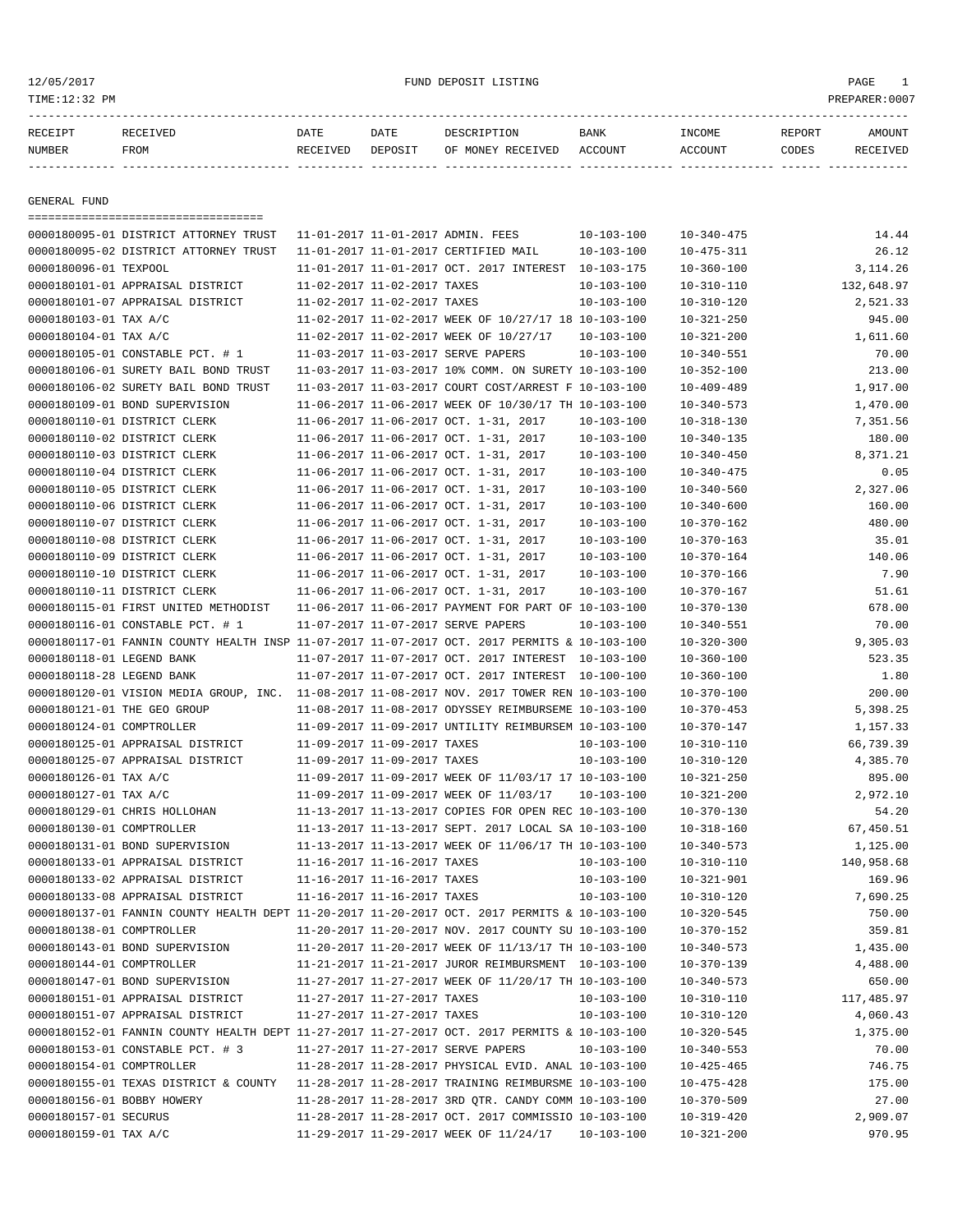12/05/2017 FUND DEPOSIT LISTING PAGE 2

| RECEIPT | RECEIVED | DATE     | DATE    | DESCRIPTION       | <b>BANK</b> | <b>TNCOME</b>  | <b>REPORT</b> | AMOUNT          |
|---------|----------|----------|---------|-------------------|-------------|----------------|---------------|-----------------|
| NUMBER  | FROM     | RECEIVED | DEPOSIT | OF MONEY RECEIVED | ACCOUNT     | <b>ACCOUNT</b> | CODES         | <b>RECEIVED</b> |
|         |          |          |         |                   |             |                |               |                 |

## ===================================

| 11-29-2017 11-29-2017 WEEK OF 11/17/17 | $10 - 103 - 100$ | $10 - 321 - 200$                                                                                                                                                                                                                                                                                         | 1,977.10  |
|----------------------------------------|------------------|----------------------------------------------------------------------------------------------------------------------------------------------------------------------------------------------------------------------------------------------------------------------------------------------------------|-----------|
|                                        |                  | $10 - 321 - 250$                                                                                                                                                                                                                                                                                         | 520.00    |
| 11-29-2017 11-29-2017 WEEK OF 11/10/17 |                  | $10 - 321 - 200$                                                                                                                                                                                                                                                                                         | 1,290.41  |
|                                        |                  | $10 - 321 - 250$                                                                                                                                                                                                                                                                                         | 795.00    |
|                                        |                  | $10 - 321 - 250$                                                                                                                                                                                                                                                                                         | 665.00    |
|                                        |                  | $10 - 320 - 200$                                                                                                                                                                                                                                                                                         | 80.00     |
|                                        |                  | $10 - 370 - 115$                                                                                                                                                                                                                                                                                         | 1,064.61  |
| 11-30-2017 11-30-2017 TAXES            | $10 - 103 - 100$ | 10-310-110                                                                                                                                                                                                                                                                                               | 63,694.13 |
| 11-30-2017 11-30-2017 TAXES            | $10 - 103 - 100$ | $10 - 321 - 901$                                                                                                                                                                                                                                                                                         | 559.84    |
| 11-30-2017 11-30-2017 TAXES            | $10 - 103 - 100$ | $10 - 310 - 120$                                                                                                                                                                                                                                                                                         | 1,035.95  |
| 11-30-2017 11-30-2017 BUYBOARD REBATE  | $10 - 103 - 100$ | $10 - 370 - 130$                                                                                                                                                                                                                                                                                         | 199.96    |
|                                        |                  | 11-29-2017 11-29-2017 WEEK OF 11/24/17 10 10-103-100<br>$10 - 103 - 100$<br>11-29-2017 11-29-2017 WEEK OF 11/17/17 15 10-103-100<br>11-29-2017 11-29-2017 WEEK OF 11/10/17 13 10-103-100<br>11-29-2017 11-29-2017 TABC COUNTY FEES OC 10-103-100<br>11-29-2017 11-29-2017 DEC. 2017 TOWER REN 10-103-100 |           |

 $FUND$  TOTAL 680,815.71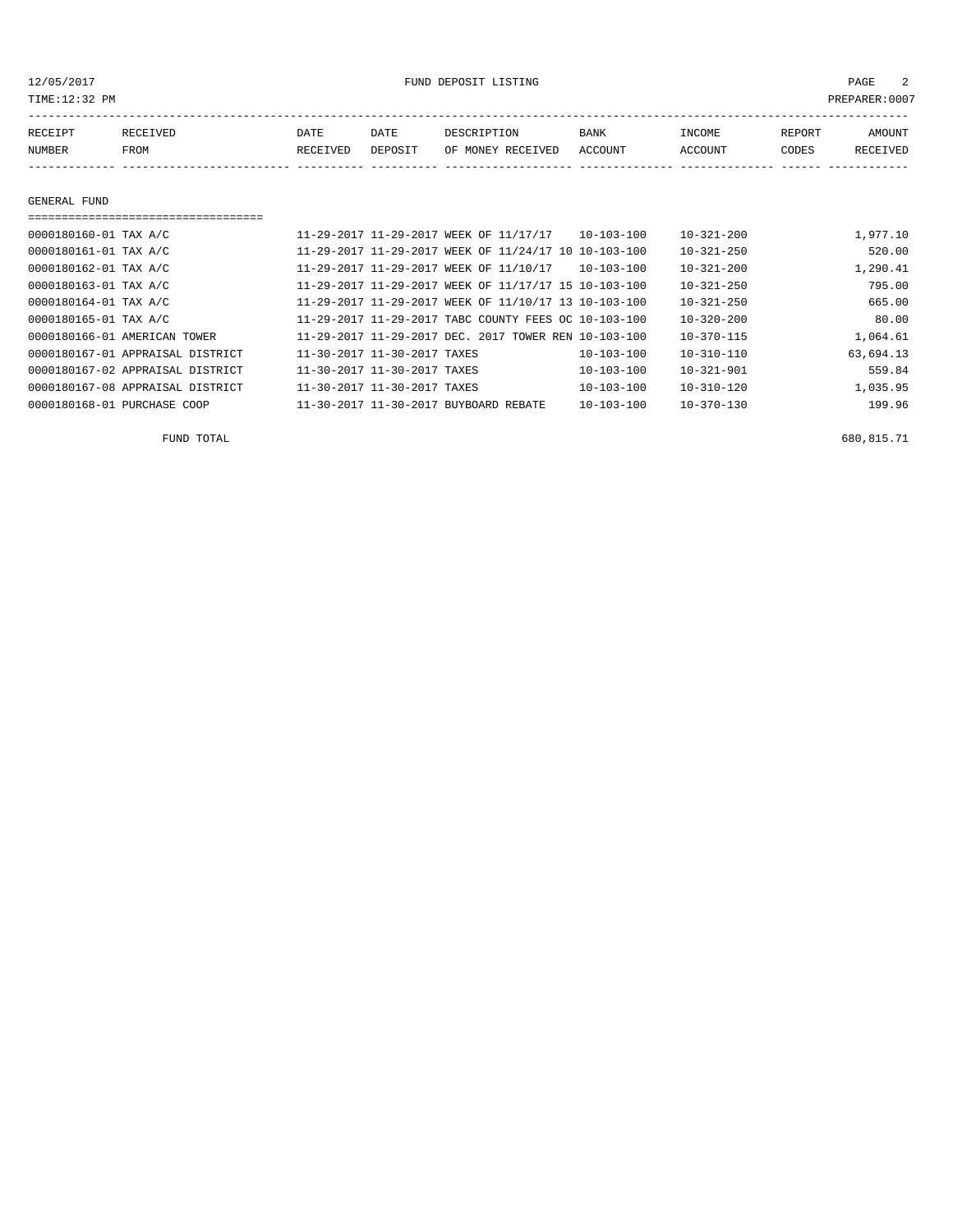TIME:12:32 PM PREPARER:0007

| RECEIPT | RECEIVED            | <b>DATE</b> | DATE    | DESCRIPTION       | <b>BANK</b> | INCOME  | REPORT | AMOUNT   |  |  |
|---------|---------------------|-------------|---------|-------------------|-------------|---------|--------|----------|--|--|
| NUMBER  | FROM                | RECEIVED    | DEPOSIT | OF MONEY RECEIVED | ACCOUNT     | ACCOUNT | CODES  | RECEIVED |  |  |
|         |                     |             |         |                   |             |         |        |          |  |  |
|         |                     |             |         |                   |             |         |        |          |  |  |
|         | COURTHOUSE SECURITY |             |         |                   |             |         |        |          |  |  |
|         |                     |             |         |                   |             |         |        |          |  |  |

| 0000180110-12 DISTRICT CLERK | 11-06-2017 11-06-2017 OCT. 1-31, 2017               | $11 - 103 - 100$ | $11 - 340 - 650$ | 252.80 |
|------------------------------|-----------------------------------------------------|------------------|------------------|--------|
| 0000180118-02 LEGEND BANK    | 11-07-2017 11-07-2017 OCT. 2017 INTEREST 11-103-100 |                  | $11 - 360 - 100$ | 7.57   |

FUND TOTAL 260.37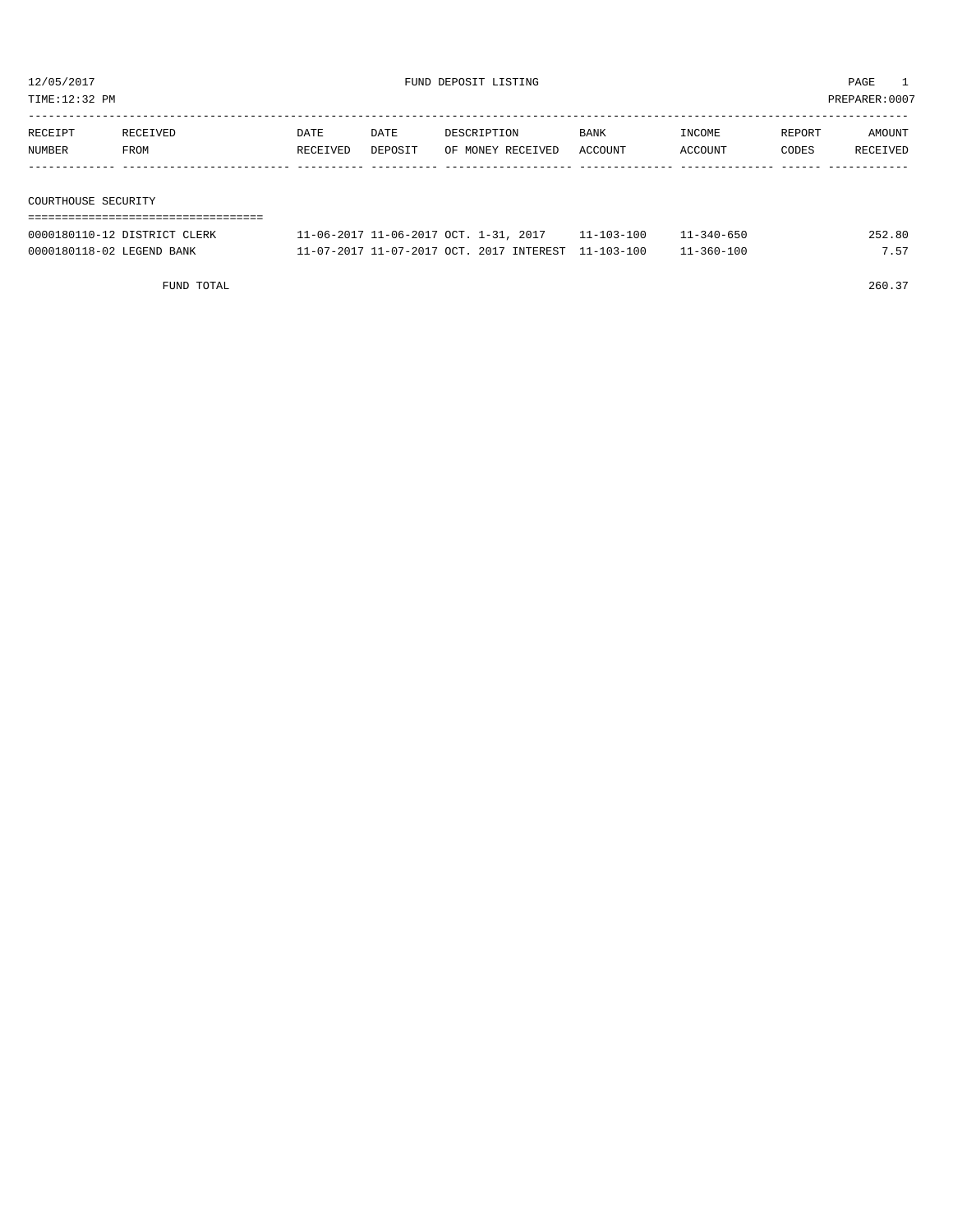TIME:12:32 PM PREPARER:0007

| RECEIPT | RECEIVED | DATE     | DATE    | DESCRIPTION       | <b>BANK</b> | INCOME         | REPORT | AMOUNT   |
|---------|----------|----------|---------|-------------------|-------------|----------------|--------|----------|
| NUMBER  | FROM     | RECEIVED | DEPOSIT | OF MONEY RECEIVED | ACCOUNT     | <b>ACCOUNT</b> | CODES  | RECEIVED |
|         |          |          |         |                   |             |                |        |          |
|         |          |          |         |                   |             |                |        |          |

CO.CLK.VITAL STAT.FEE

===================================

| 0000180118-03 LEGEND BANK |  |  | 11-07-2017 11-07-2017 OCT. 2017 INTEREST 12-103-100 | 12-360-100 | 0.48 |
|---------------------------|--|--|-----------------------------------------------------|------------|------|
|                           |  |  |                                                     |            |      |

FUND TOTAL  $0.48$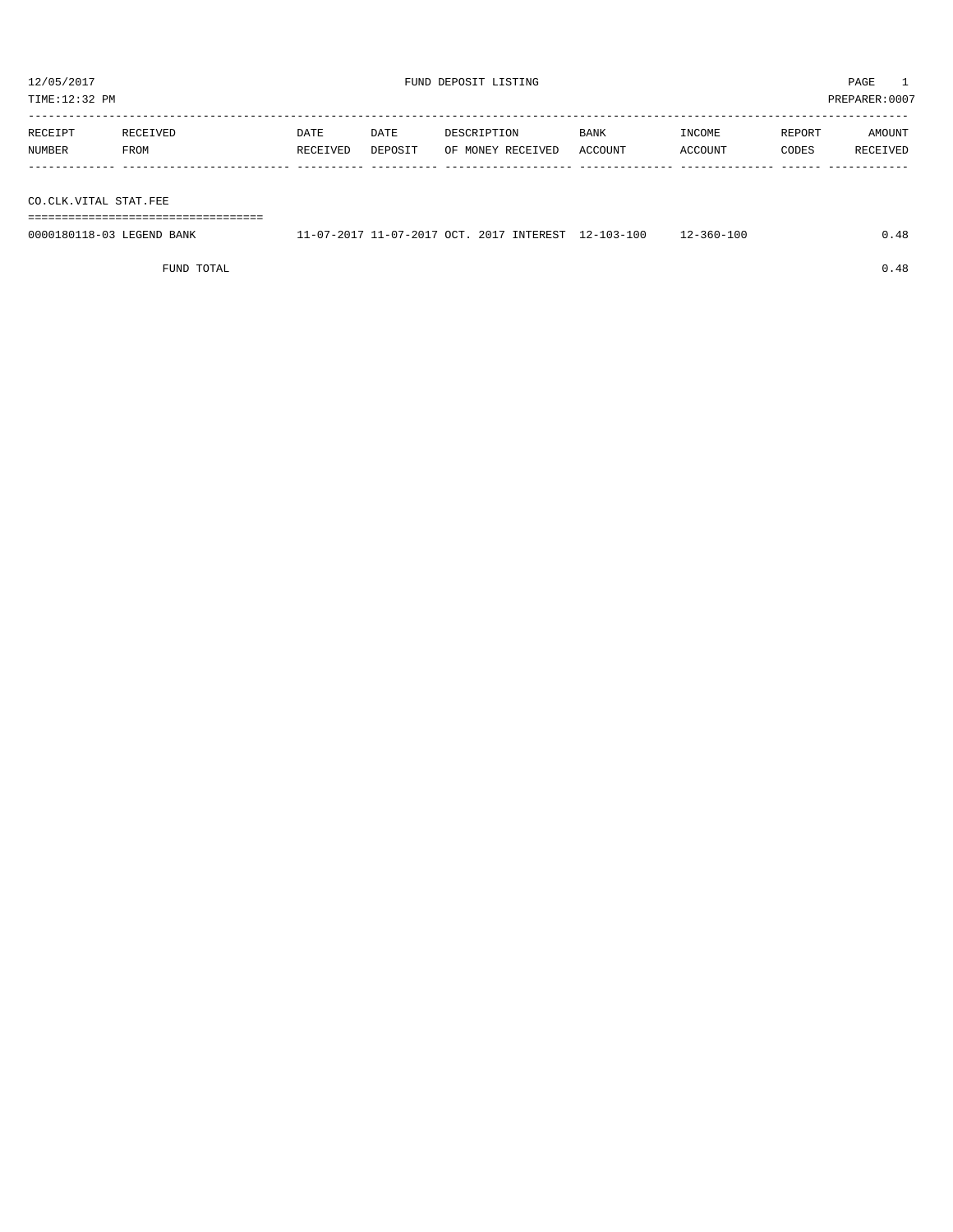TIME:12:32 PM PREPARER:0007

| RECEIPT | RECEIVED | DATE     | DATE    | DESCRIPTION       | BANK    | INCOME  | REPORT | AMOUNT   |
|---------|----------|----------|---------|-------------------|---------|---------|--------|----------|
| NUMBER  | FROM     | RECEIVED | DEPOSIT | OF MONEY RECEIVED | ACCOUNT | ACCOUNT | CODES  | RECEIVED |
|         |          |          |         |                   |         |         |        |          |
|         |          |          |         |                   |         |         |        |          |

BAIL BONDS TRUST FUND

| -------------------------------                                           |                                 |                  |                  |       |  |  |  |  |  |  |
|---------------------------------------------------------------------------|---------------------------------|------------------|------------------|-------|--|--|--|--|--|--|
| 0000180097-01 DOC'S BAIL BONDS                                            | 11-02-2017 11-02-2017 BOND FEES | $13 - 103 - 113$ | $13 - 345 - 113$ | 75.00 |  |  |  |  |  |  |
| 0000180098-01 CARPENTER'S BAIL BONDS                                      | 11-02-2017 11-02-2017 BOND FEES | $13 - 103 - 113$ | $13 - 345 - 113$ | 60.00 |  |  |  |  |  |  |
| 0000180099-01 FANNIN COUNTY BAIL BONDS    11-02-2017 11-02-2017 BOND FEES |                                 | $13 - 103 - 113$ | $13 - 345 - 113$ | 45.00 |  |  |  |  |  |  |

FUND TOTAL 180.00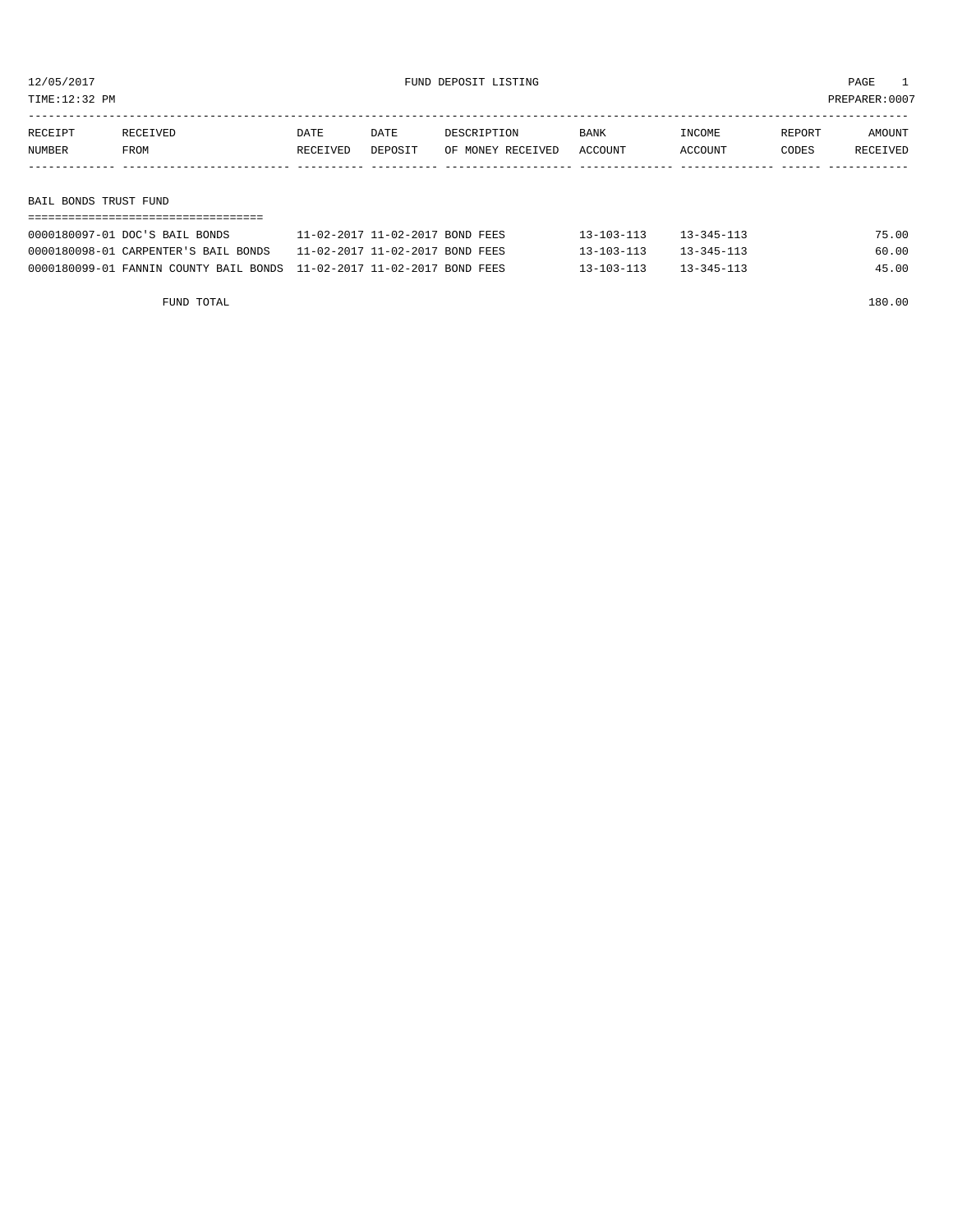| 12/05/2017<br>TIME:12:32 PM |                        |                  |                 | FUND DEPOSIT LISTING             |                 | PAGE<br>PREPARER: 0007 |                 |                    |  |  |
|-----------------------------|------------------------|------------------|-----------------|----------------------------------|-----------------|------------------------|-----------------|--------------------|--|--|
| RECEIPT<br>NUMBER           | RECEIVED<br>FROM       | DATE<br>RECEIVED | DATE<br>DEPOSIT | DESCRIPTION<br>OF MONEY RECEIVED | BANK<br>ACCOUNT | INCOME<br>ACCOUNT      | REPORT<br>CODES | AMOUNT<br>RECEIVED |  |  |
|                             | CO.CLERK RECORD MNGMT. |                  |                 |                                  |                 |                        |                 |                    |  |  |
|                             |                        |                  |                 |                                  |                 |                        |                 |                    |  |  |

0000180118-04 LEGEND BANK 11-07-2017 11-07-2017 OCT. 2017 INTEREST 18-103-100 18-360-100 3.11

FUND TOTAL 3.11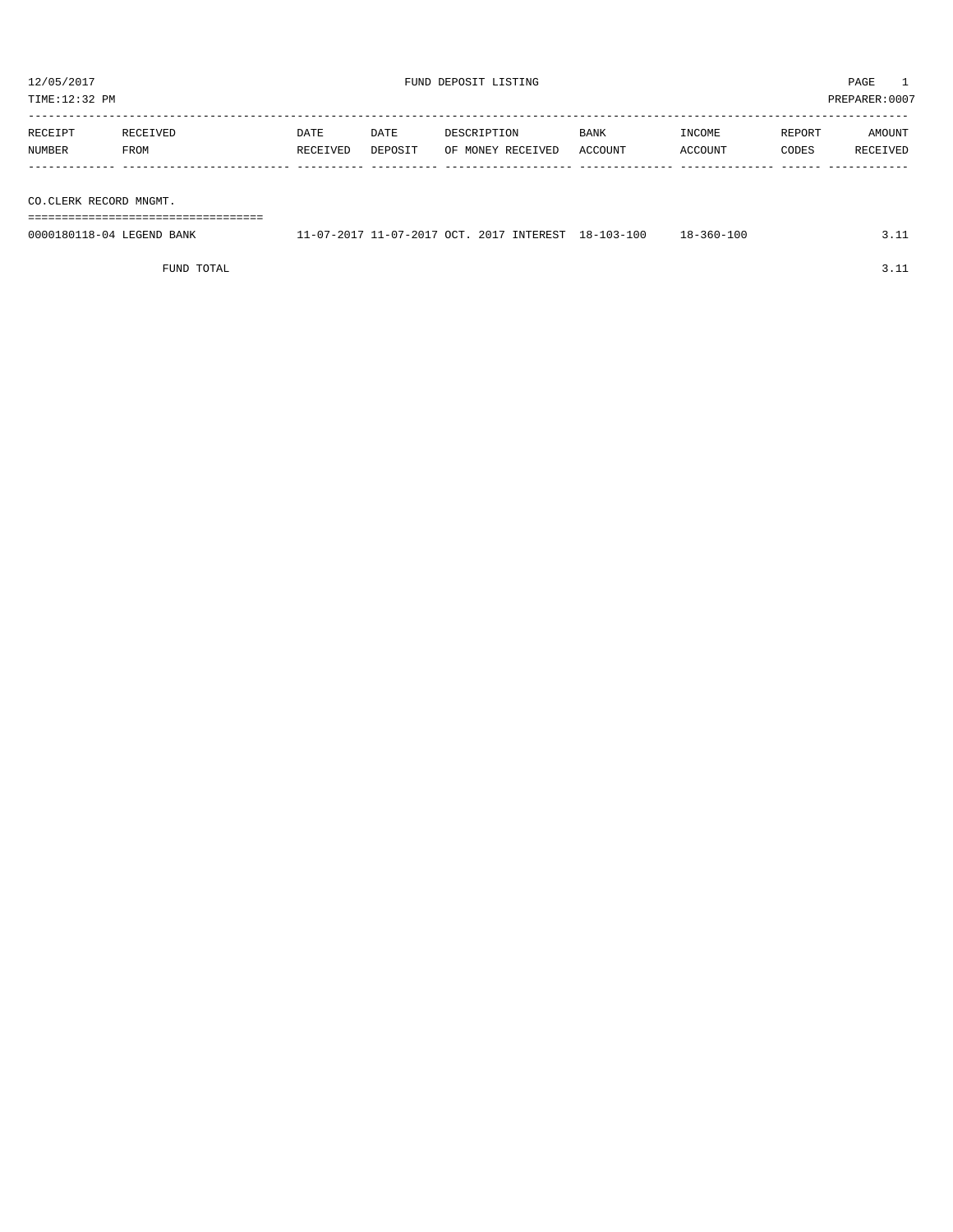TIME:12:32 PM PREPARER:0007

| RECEIPT | RECEIVED                | DATE     | DATE    | DESCRIPTION       | <b>BANK</b> | INCOME  | REPORT | AMOUNT   |
|---------|-------------------------|----------|---------|-------------------|-------------|---------|--------|----------|
| NUMBER  | FROM                    | RECEIVED | DEPOSIT | OF MONEY RECEIVED | ACCOUNT     | ACCOUNT | CODES  | RECEIVED |
|         |                         |          |         |                   |             |         |        |          |
|         |                         |          |         |                   |             |         |        |          |
|         | DIST.CLK.RECORDS MNGMT. |          |         |                   |             |         |        |          |
|         |                         |          |         |                   |             |         |        |          |

| 0000180110-13 DISTRICT CLERK | $1 - 06 - 2017$ $11 - 06 - 2017$ $0CT$ , $1 - 31$ , $2017$ | 19-103-100 | $19 - 370 - 136$ |     |
|------------------------------|------------------------------------------------------------|------------|------------------|-----|
| 0000180118-05 LEGEND BANK    | 11-07-2017 11-07-2017 OCT. 2017 INTEREST                   | 19-103-100 | 19-360-100       | 054 |

FUND TOTAL 254.61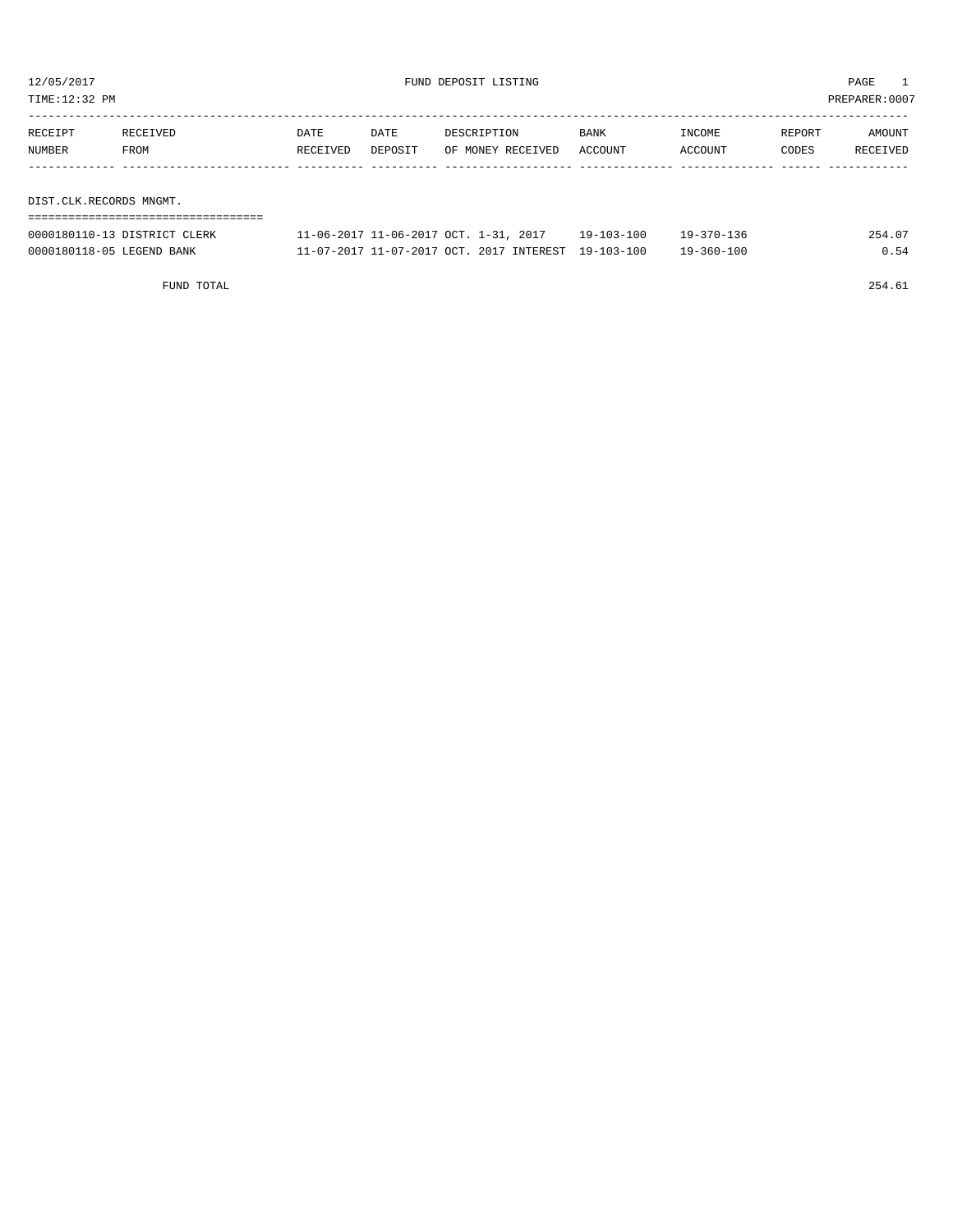| TIME:12:32 PM<br>PREPARER:0007 |                              |          |         |                                       |                  |                  |        |          |
|--------------------------------|------------------------------|----------|---------|---------------------------------------|------------------|------------------|--------|----------|
|                                |                              |          |         |                                       |                  |                  |        |          |
| RECEIPT                        | RECEIVED                     | DATE     | DATE    | DESCRIPTION                           | BANK             | INCOME           | REPORT | AMOUNT   |
| NUMBER                         | FROM                         | RECEIVED | DEPOSIT | OF MONEY RECEIVED                     | ACCOUNT          | ACCOUNT          | CODES  | RECEIVED |
|                                |                              |          |         |                                       |                  |                  |        |          |
|                                |                              |          |         |                                       |                  |                  |        |          |
| COUNTY OFFICES REC.MNGMT.      |                              |          |         |                                       |                  |                  |        |          |
|                                |                              |          |         |                                       |                  |                  |        |          |
|                                | 0000180110-14 DISTRICT CLERK |          |         | 11-06-2017 11-06-2017 OCT. 1-31, 2017 | $20 - 103 - 100$ | $20 - 370 - 135$ |        | 481.88   |

| 0000180118-06 LEGEND BANK | 11-07-2017 11-07-2017 OCT. 2017 INTEREST 20-103-100 |  | $20 - 360 - 100$ | 2.62 |
|---------------------------|-----------------------------------------------------|--|------------------|------|
|                           |                                                     |  |                  |      |

FUND TOTAL 484.50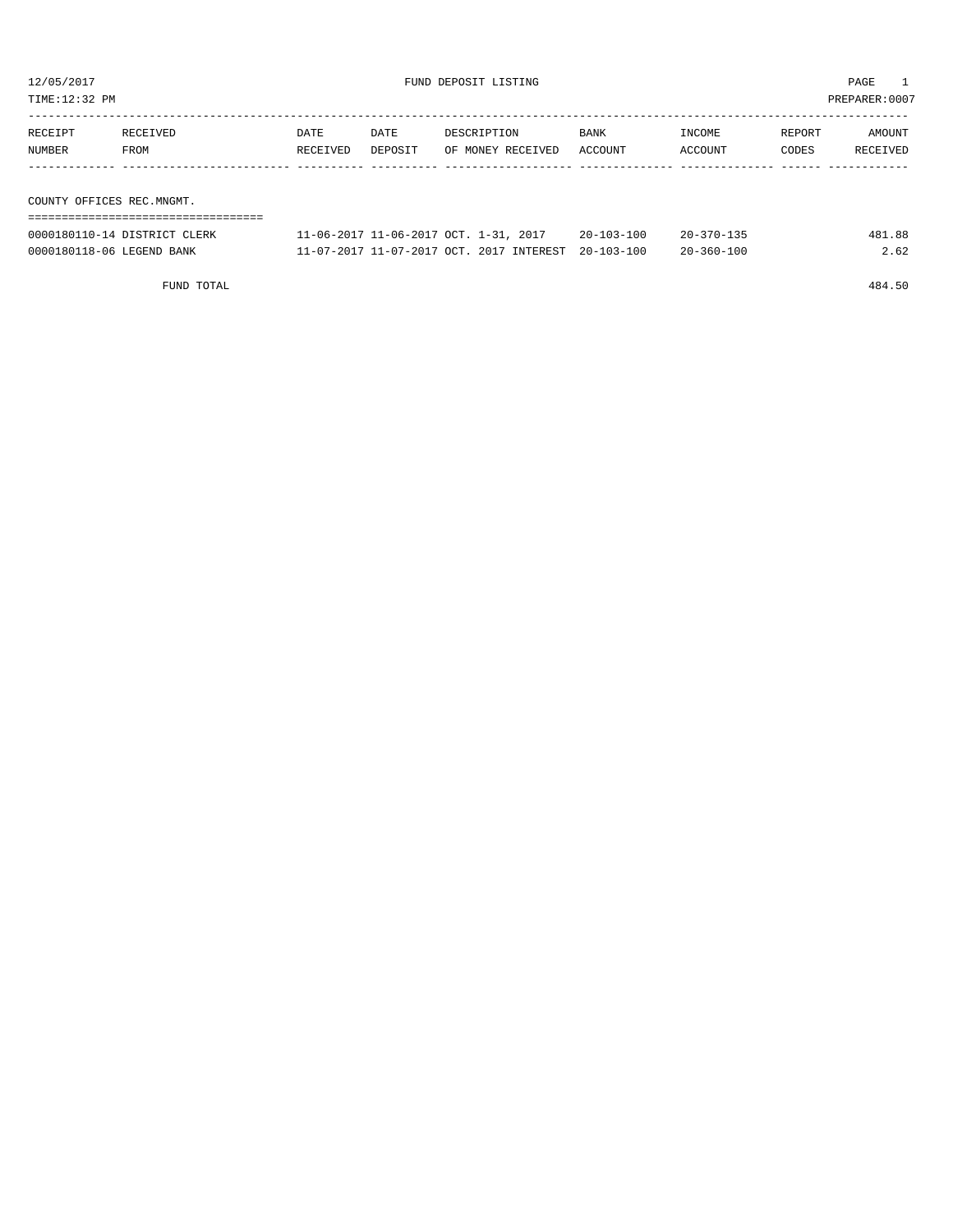12/05/2017 FUND DEPOSIT LISTING PAGE 1

| RECEIPT | RECEIVED | DATE     | DATE    | DESCRIPTION       | <b>BANK</b> | <b>INCOME</b> | REPORT       | <b>AMOUNT</b>   |
|---------|----------|----------|---------|-------------------|-------------|---------------|--------------|-----------------|
| NUMBER  | FROM     | RECEIVED | DEPOSIT | OF MONEY RECEIVED | ACCOUNT     | ACCOUNT       | <b>CODES</b> | <b>RECEIVED</b> |
|         |          |          |         |                   |             |               |              |                 |

FANNIN CO. R & B #1 FUND

| ===================================== |                                                      |                  |                  |          |
|---------------------------------------|------------------------------------------------------|------------------|------------------|----------|
| 0000180096-02 TEXPOOL                 | 11-01-2017 11-01-2017 OCT. 2017 INTEREST             | $21 - 103 - 175$ | $21 - 360 - 100$ | 15.28    |
| 0000180100-01 JOSE L. VARGAS          | 11-02-2017 11-02-2017 CULVERT & ROCK                 | $21 - 103 - 100$ | $21 - 370 - 145$ | 351.60   |
| 0000180101-03 APPRAISAL DISTRICT      | 11-02-2017 11-02-2017 TAXES                          | $21 - 103 - 100$ | $21 - 310 - 110$ | 7,624.93 |
| 0000180101-09 APPRAISAL DISTRICT      | 11-02-2017 11-02-2017 TAXES                          | $21 - 103 - 100$ | $21 - 310 - 120$ | 144.93   |
| 0000180104-02 TAX A/C                 | 11-02-2017 11-02-2017 WEEK OF 10/27/17               | $21 - 103 - 100$ | $21 - 321 - 300$ | 1,114.79 |
| 0000180110-17 DISTRICT CLERK          | 11-06-2017 11-06-2017 OCT. 1-31, 2017                | $21 - 103 - 100$ | $21 - 350 - 450$ | 1,338.83 |
| 0000180118-07 LEGEND BANK             | 11-07-2017 11-07-2017 OCT. 2017 INTEREST             | $21 - 103 - 100$ | $21 - 360 - 100$ | 9.71     |
| 0000180125-03 APPRAISAL DISTRICT      | 11-09-2017 11-09-2017 TAXES                          | $21 - 103 - 100$ | $21 - 310 - 110$ | 3,836.32 |
| 0000180125-09 APPRAISAL DISTRICT      | 11-09-2017 11-09-2017 TAXES                          | $21 - 103 - 100$ | $21 - 310 - 120$ | 252.10   |
| 0000180127-02 TAX A/C                 | 11-09-2017 11-09-2017 WEEK OF 11/03/17               | $21 - 103 - 100$ | $21 - 321 - 300$ | 1,506.08 |
| 0000180130-02 COMPTROLLER             | 11-13-2017 11-13-2017 SEPT. 2017 LOCAL SA 21-103-100 |                  | $21 - 318 - 160$ | 3,877.20 |
| 0000180133-04 APPRAISAL DISTRICT      | 11-16-2017 11-16-2017 TAXES                          | $21 - 103 - 100$ | $21 - 310 - 110$ | 8,102.59 |
| 0000180133-10 APPRAISAL DISTRICT      | 11-16-2017 11-16-2017 TAXES                          | $21 - 103 - 100$ | $21 - 310 - 120$ | 442.05   |
| 0000180151-03 APPRAISAL DISTRICT      | 11-27-2017 11-27-2017 TAXES                          | $21 - 103 - 100$ | $21 - 310 - 110$ | 6,753.33 |
| 0000180151-09 APPRAISAL DISTRICT      | 11-27-2017 11-27-2017 TAXES                          | $21 - 103 - 100$ | $21 - 310 - 120$ | 233.39   |
| 0000180158-01 TIM WALKER              | 11-29-2017 11-29-2017 CULVERT                        | $21 - 103 - 100$ | $21 - 370 - 145$ | 350.00   |
| 0000180159-02 TAX A/C                 | 11-29-2017 11-29-2017 WEEK OF 11/24/17               | $21 - 103 - 100$ | $21 - 321 - 300$ | 535.99   |
| 0000180160-02 TAX A/C                 | 11-29-2017 11-29-2017 WEEK OF 11/17/17               | $21 - 103 - 100$ | $21 - 321 - 300$ | 1,112.75 |
| 0000180162-02 TAX A/C                 | 11-29-2017 11-29-2017 WEEK OF 11/10/17               | $21 - 103 - 100$ | $21 - 321 - 300$ | 819.28   |
| 0000180167-04 APPRAISAL DISTRICT      | 11-30-2017 11-30-2017 TAXES                          | $21 - 103 - 100$ | $21 - 310 - 110$ | 3,661.27 |
| 0000180167-09 APPRAISAL DISTRICT      | 11-30-2017 11-30-2017 TAXES                          | $21 - 103 - 100$ | $21 - 310 - 120$ | 59.55    |
| 0000180169-01 KEVIN CLEMENT           | 11-30-2017 11-30-2017 CULVERT                        | $21 - 103 - 100$ | $21 - 370 - 145$ | 252.00   |
|                                       |                                                      |                  |                  |          |

FUND TOTAL  $42,393.97$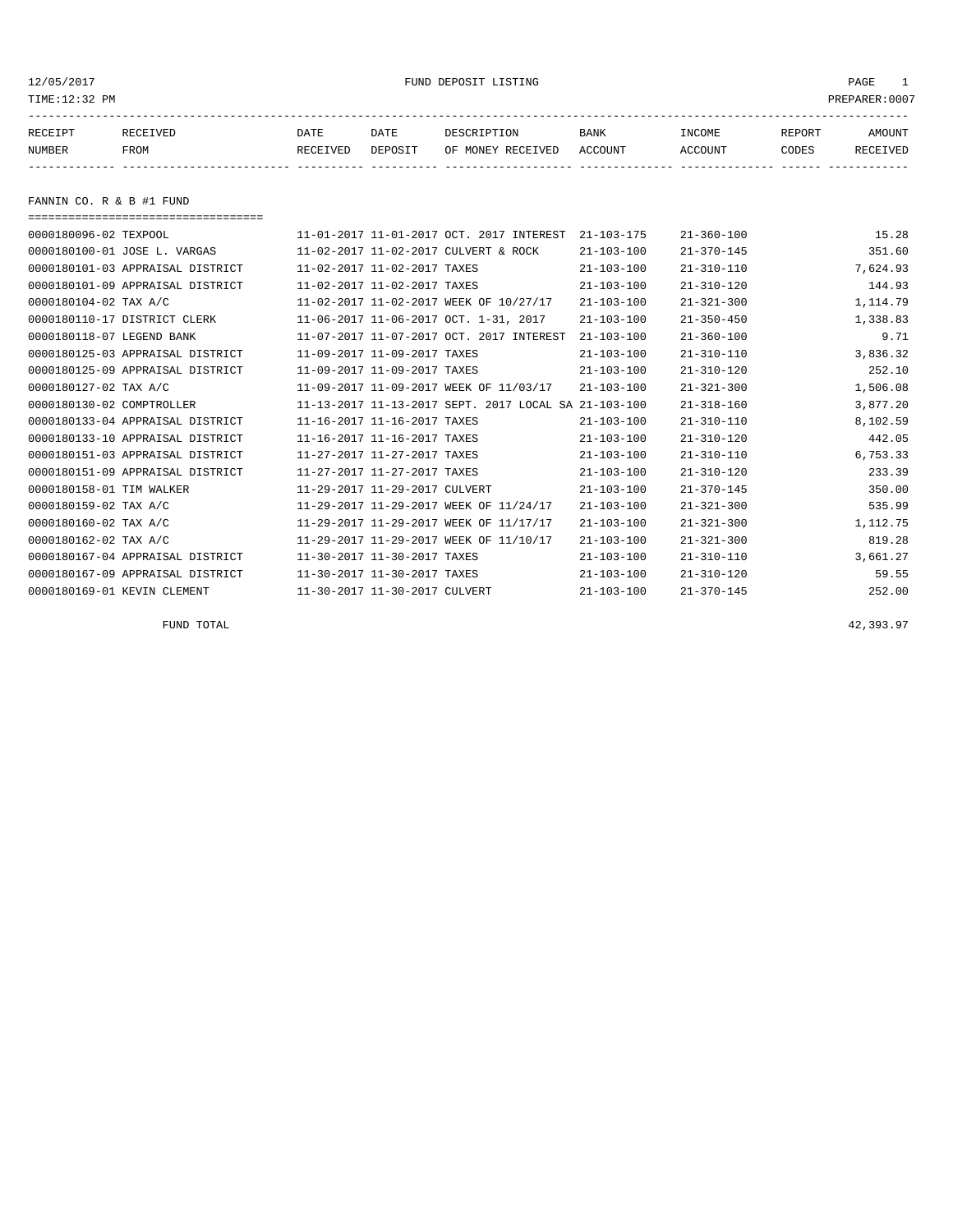### 12/05/2017 FUND DEPOSIT LISTING PAGE 1

| RECEIPT | <b>RECEIVED</b> | DATE            | DATE    | DESCRIPTION       | <b>BANK</b> | <b>INCOME</b> | REPORT | AMOUNT          |
|---------|-----------------|-----------------|---------|-------------------|-------------|---------------|--------|-----------------|
| NUMBER  | FROM            | <b>RECEIVED</b> | DEPOSIT | OF MONEY RECEIVED | ACCOUNT     | ACCOUNT       | CODES  | <b>RECEIVED</b> |
|         |                 |                 |         |                   |             |               |        |                 |

FANNIN CO. R & B #2 FUND

| ===================================== |  |                                                                                                                                                                                                                                                                                                                                                                                                                                                                                                                                                                                                                                                                                                                                                                                                                  |                                                                                                                                                                                                                                                                                                                                                 |                                                                              |
|---------------------------------------|--|------------------------------------------------------------------------------------------------------------------------------------------------------------------------------------------------------------------------------------------------------------------------------------------------------------------------------------------------------------------------------------------------------------------------------------------------------------------------------------------------------------------------------------------------------------------------------------------------------------------------------------------------------------------------------------------------------------------------------------------------------------------------------------------------------------------|-------------------------------------------------------------------------------------------------------------------------------------------------------------------------------------------------------------------------------------------------------------------------------------------------------------------------------------------------|------------------------------------------------------------------------------|
| 0000180096-03 TEXPOOL                 |  |                                                                                                                                                                                                                                                                                                                                                                                                                                                                                                                                                                                                                                                                                                                                                                                                                  |                                                                                                                                                                                                                                                                                                                                                 | 333.64                                                                       |
| 0000180101-04 APPRAISAL DISTRICT      |  | $22 - 103 - 100$                                                                                                                                                                                                                                                                                                                                                                                                                                                                                                                                                                                                                                                                                                                                                                                                 | $22 - 310 - 110$                                                                                                                                                                                                                                                                                                                                | 8,882.04                                                                     |
| 0000180101-10 APPRAISAL DISTRICT      |  | $22 - 103 - 100$                                                                                                                                                                                                                                                                                                                                                                                                                                                                                                                                                                                                                                                                                                                                                                                                 | $22 - 310 - 120$                                                                                                                                                                                                                                                                                                                                | 168.82                                                                       |
|                                       |  |                                                                                                                                                                                                                                                                                                                                                                                                                                                                                                                                                                                                                                                                                                                                                                                                                  | $22 - 370 - 150$                                                                                                                                                                                                                                                                                                                                | 1,400.00                                                                     |
| 0000180104-03 TAX A/C                 |  | $22 - 103 - 100$                                                                                                                                                                                                                                                                                                                                                                                                                                                                                                                                                                                                                                                                                                                                                                                                 | $22 - 321 - 300$                                                                                                                                                                                                                                                                                                                                | 1,298.57                                                                     |
| 0000180110-18 DISTRICT CLERK          |  | $22 - 103 - 100$                                                                                                                                                                                                                                                                                                                                                                                                                                                                                                                                                                                                                                                                                                                                                                                                 | $22 - 350 - 450$                                                                                                                                                                                                                                                                                                                                | 1,559.56                                                                     |
| 0000180112-01 DARRIN SCOTT MASSEY     |  | $22 - 103 - 100$                                                                                                                                                                                                                                                                                                                                                                                                                                                                                                                                                                                                                                                                                                                                                                                                 | $22 - 370 - 145$                                                                                                                                                                                                                                                                                                                                | 252.00                                                                       |
| 0000180113-01 ERIC MCGEE              |  | $22 - 103 - 100$                                                                                                                                                                                                                                                                                                                                                                                                                                                                                                                                                                                                                                                                                                                                                                                                 | $22 - 370 - 145$                                                                                                                                                                                                                                                                                                                                | 295.68                                                                       |
| 0000180118-08 LEGEND BANK             |  | $22 - 103 - 100$                                                                                                                                                                                                                                                                                                                                                                                                                                                                                                                                                                                                                                                                                                                                                                                                 | $22 - 360 - 100$                                                                                                                                                                                                                                                                                                                                | 11.54                                                                        |
| 0000180122-01 TAC                     |  |                                                                                                                                                                                                                                                                                                                                                                                                                                                                                                                                                                                                                                                                                                                                                                                                                  | $22 - 622 - 458$                                                                                                                                                                                                                                                                                                                                | 3,396.12                                                                     |
| 0000180123-01 TAC                     |  |                                                                                                                                                                                                                                                                                                                                                                                                                                                                                                                                                                                                                                                                                                                                                                                                                  | $22 - 370 - 131$                                                                                                                                                                                                                                                                                                                                | 29,871.00                                                                    |
| 0000180125-04 APPRAISAL DISTRICT      |  | $22 - 103 - 100$                                                                                                                                                                                                                                                                                                                                                                                                                                                                                                                                                                                                                                                                                                                                                                                                 | $22 - 310 - 110$                                                                                                                                                                                                                                                                                                                                | 4,468.80                                                                     |
| 0000180125-10 APPRAISAL DISTRICT      |  | $22 - 103 - 100$                                                                                                                                                                                                                                                                                                                                                                                                                                                                                                                                                                                                                                                                                                                                                                                                 | $22 - 310 - 120$                                                                                                                                                                                                                                                                                                                                | 293.66                                                                       |
| 0000180127-03 TAX A/C                 |  | $22 - 103 - 100$                                                                                                                                                                                                                                                                                                                                                                                                                                                                                                                                                                                                                                                                                                                                                                                                 | $22 - 321 - 300$                                                                                                                                                                                                                                                                                                                                | 1,754.39                                                                     |
| 0000180130-03 COMPTROLLER             |  |                                                                                                                                                                                                                                                                                                                                                                                                                                                                                                                                                                                                                                                                                                                                                                                                                  | $22 - 318 - 160$                                                                                                                                                                                                                                                                                                                                | 4,516.42                                                                     |
| 0000180133-05 APPRAISAL DISTRICT      |  | $22 - 103 - 100$                                                                                                                                                                                                                                                                                                                                                                                                                                                                                                                                                                                                                                                                                                                                                                                                 |                                                                                                                                                                                                                                                                                                                                                 | 9,438.45                                                                     |
| 0000180133-11 APPRAISAL DISTRICT      |  | $22 - 103 - 100$                                                                                                                                                                                                                                                                                                                                                                                                                                                                                                                                                                                                                                                                                                                                                                                                 | $22 - 310 - 120$                                                                                                                                                                                                                                                                                                                                | 514.93                                                                       |
| 0000180134-01 COMPTROLLER             |  | $22 - 103 - 100$                                                                                                                                                                                                                                                                                                                                                                                                                                                                                                                                                                                                                                                                                                                                                                                                 | $22 - 622 - 457$                                                                                                                                                                                                                                                                                                                                | 115.04                                                                       |
| 0000180135-01 GRANT SAVAGE            |  | $22 - 103 - 100$                                                                                                                                                                                                                                                                                                                                                                                                                                                                                                                                                                                                                                                                                                                                                                                                 |                                                                                                                                                                                                                                                                                                                                                 | 255.00                                                                       |
| 0000180136-01 FANNIN COUNTY TITLE     |  |                                                                                                                                                                                                                                                                                                                                                                                                                                                                                                                                                                                                                                                                                                                                                                                                                  | $22 - 370 - 150$                                                                                                                                                                                                                                                                                                                                | 1,400.00                                                                     |
| 0000180151-04 APPRAISAL DISTRICT      |  | $22 - 103 - 100$                                                                                                                                                                                                                                                                                                                                                                                                                                                                                                                                                                                                                                                                                                                                                                                                 | $22 - 310 - 110$                                                                                                                                                                                                                                                                                                                                | 7,866.74                                                                     |
| 0000180151-10 APPRAISAL DISTRICT      |  | $22 - 103 - 100$                                                                                                                                                                                                                                                                                                                                                                                                                                                                                                                                                                                                                                                                                                                                                                                                 | $22 - 310 - 120$                                                                                                                                                                                                                                                                                                                                | 271.87                                                                       |
| 0000180159-03 TAX A/C                 |  | $22 - 103 - 100$                                                                                                                                                                                                                                                                                                                                                                                                                                                                                                                                                                                                                                                                                                                                                                                                 | $22 - 321 - 300$                                                                                                                                                                                                                                                                                                                                | 624.36                                                                       |
| 0000180160-03 TAX A/C                 |  | $22 - 103 - 100$                                                                                                                                                                                                                                                                                                                                                                                                                                                                                                                                                                                                                                                                                                                                                                                                 | $22 - 321 - 300$                                                                                                                                                                                                                                                                                                                                | 1,296.20                                                                     |
| 0000180162-03 TAX A/C                 |  | $22 - 103 - 100$                                                                                                                                                                                                                                                                                                                                                                                                                                                                                                                                                                                                                                                                                                                                                                                                 |                                                                                                                                                                                                                                                                                                                                                 | 954.35                                                                       |
| 0000180167-05 APPRAISAL DISTRICT      |  | $22 - 103 - 100$                                                                                                                                                                                                                                                                                                                                                                                                                                                                                                                                                                                                                                                                                                                                                                                                 | $22 - 310 - 110$                                                                                                                                                                                                                                                                                                                                | 4,264.89                                                                     |
| 0000180167-10 APPRAISAL DISTRICT      |  | $22 - 103 - 100$                                                                                                                                                                                                                                                                                                                                                                                                                                                                                                                                                                                                                                                                                                                                                                                                 | $22 - 310 - 120$                                                                                                                                                                                                                                                                                                                                | 69.36                                                                        |
|                                       |  | 11-02-2017 11-02-2017 TAXES<br>11-02-2017 11-02-2017 TAXES<br>11-02-2017 11-02-2017 WEEK OF 10/27/17<br>11-06-2017 11-06-2017 OCT. 1-31, 2017<br>11-06-2017 11-06-2017 CULVERT<br>11-06-2017 11-06-2017 CULVERTS<br>11-07-2017 11-07-2017 OCT. 2017 INTEREST<br>11-08-2017 11-08-2017 REPAIR TO 2017 CHEV<br>11-09-2017 11-09-2017 TAXES<br>11-09-2017 11-09-2017 TAXES<br>11-09-2017 11-09-2017 WEEK OF 11/03/17<br>11-16-2017 11-16-2017 TAXES<br>11-16-2017 11-16-2017 TAXES<br>11-16-2017 11-16-2017 IFTA REFUNDS<br>11-16-2017 11-16-2017 CULVERT<br>11-27-2017 11-27-2017 TAXES<br>11-27-2017 11-27-2017 TAXES<br>11-29-2017 11-29-2017 WEEK OF 11/24/17<br>11-29-2017 11-29-2017 WEEK OF 11/17/17<br>11-29-2017 11-29-2017 WEEK OF 11/10/17<br>11-30-2017 11-30-2017 TAXES<br>11-30-2017 11-30-2017 TAXES | 11-01-2017 11-01-2017 OCT. 2017 INTEREST 22-103-175<br>0000180102-01 CHICAGO TITLE OF TEXAS, L 11-02-2017 11-02-2017 113 REECE LANE, TRE 22-103-100<br>$22 - 103 - 100$<br>11-08-2017 11-08-2017 TOTAL LOSS SETTLEME 22-103-100<br>11-13-2017 11-13-2017 SEPT. 2017 LOCAL SA 22-103-100<br>11-20-2017 11-20-2017 130JUDAH CIRCLE, TR 22-103-100 | $22 - 360 - 100$<br>$22 - 310 - 110$<br>$22 - 370 - 145$<br>$22 - 321 - 300$ |

FUND TOTAL  $85,573.43$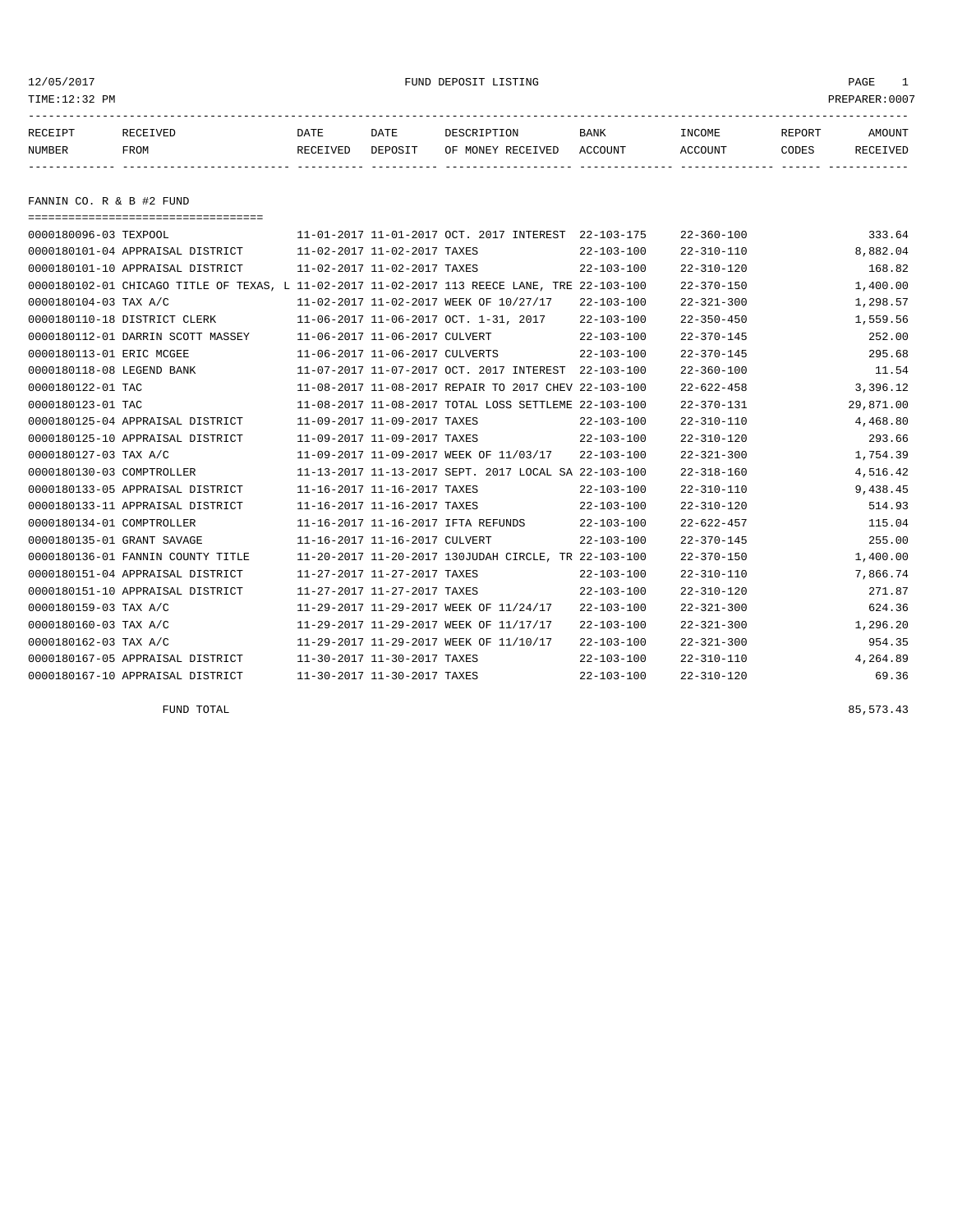### 12/05/2017 FUND DEPOSIT LISTING PAGE 1

| RECEIPT | <b>RECEIVED</b> | DATE            | DATE    | DESCRIPTION       | <b>BANK</b> | INCOME  | REPORT | AMOUNT          |
|---------|-----------------|-----------------|---------|-------------------|-------------|---------|--------|-----------------|
| NUMBER  | FROM            | <b>RECEIVED</b> | DEPOSIT | OF MONEY RECEIVED | ACCOUNT     | ACCOUNT | CODES  | <b>RECEIVED</b> |
|         |                 |                 |         |                   |             |         |        |                 |

FANNIN CO. R & B #3 FUND

| ==================================== |                                                      |                  |                  |            |
|--------------------------------------|------------------------------------------------------|------------------|------------------|------------|
| 0000180096-04 TEXPOOL                | 11-01-2017 11-01-2017 OCT. 2017 INTEREST             | $23 - 103 - 175$ | $23 - 360 - 100$ | 200.81     |
| 0000180101-05 APPRAISAL DISTRICT     | 11-02-2017 11-02-2017 TAXES                          | $23 - 103 - 100$ | $23 - 310 - 110$ | 13,323.06  |
| 0000180101-11 APPRAISAL DISTRICT     | 11-02-2017 11-02-2017 TAXES                          | $23 - 103 - 100$ | $23 - 310 - 120$ | 253.24     |
| 0000180104-04 TAX A/C                | 11-02-2017 11-02-2017 WEEK OF 10/27/17               | $23 - 103 - 100$ | $23 - 321 - 300$ | 1,947.87   |
| 0000180110-19 DISTRICT CLERK         | 11-06-2017 11-06-2017 OCT. 1-31, 2017                | $23 - 103 - 100$ | $23 - 350 - 450$ | 2,339.33   |
| 0000180114-01 FANNINDEL ISD          | 11-06-2017 11-06-2017 ROCK                           | $23 - 103 - 100$ | $23 - 370 - 145$ | 54.90      |
| 0000180118-09 LEGEND BANK            | 11-07-2017 11-07-2017 OCT. 2017 INTEREST             | $23 - 103 - 100$ | $23 - 360 - 100$ | 32.81      |
| 0000180125-05 APPRAISAL DISTRICT     | 11-09-2017 11-09-2017 TAXES                          | $23 - 103 - 100$ | $23 - 310 - 110$ | 6,703.20   |
| 0000180125-11 APPRAISAL DISTRICT     | 11-09-2017 11-09-2017 TAXES                          | $23 - 103 - 100$ | $23 - 310 - 120$ | 440.49     |
| 0000180127-04 TAX A/C                | 11-09-2017 11-09-2017 WEEK OF 11/03/17               | $23 - 103 - 100$ | $23 - 321 - 300$ | 2,631.58   |
| 0000180128-01 DAVID ROBERTSON        | 11-09-2017 11-09-2017 CULVERT                        | $23 - 103 - 100$ | $23 - 370 - 145$ | 402.00     |
| 0000180130-04 COMPTROLLER            | 11-13-2017 11-13-2017 SEPT. 2017 LOCAL SA 23-103-100 |                  | $23 - 318 - 160$ | 6,774.63   |
| 0000180133-06 APPRAISAL DISTRICT     | 11-16-2017 11-16-2017 TAXES                          | $23 - 103 - 100$ | $23 - 310 - 110$ | 14, 157.67 |
| 0000180133-12 APPRAISAL DISTRICT     | 11-16-2017 11-16-2017 TAXES                          | $23 - 103 - 100$ | $23 - 310 - 120$ | 772.40     |
| 0000180134-02 COMPTROLLER            | 11-16-2017 11-16-2017 IFTA REFUNDS                   | $23 - 103 - 100$ | $23 - 623 - 457$ | 118.53     |
| 0000180145-01 CITY OF HONEY GROVE    | 11-21-2017 11-21-2017 ROCK                           | $23 - 103 - 100$ | $23 - 370 - 145$ | 136.32     |
| 0000180146-01 RICHARD LEDIN          | 11-22-2017 11-22-2017 CULVERT                        | $23 - 103 - 100$ | $23 - 370 - 145$ | 402.00     |
| 0000180151-05 APPRAISAL DISTRICT     | 11-27-2017 11-27-2017 TAXES                          | $23 - 103 - 100$ | $23 - 310 - 110$ | 11,800.11  |
| 0000180151-11 APPRAISAL DISTRICT     | 11-27-2017 11-27-2017 TAXES                          | $23 - 103 - 100$ | $23 - 310 - 120$ | 407.81     |
| 0000180159-04 TAX A/C                | 11-29-2017 11-29-2017 WEEK OF 11/24/17               | $23 - 103 - 100$ | $23 - 321 - 300$ | 936.55     |
| 0000180160-04 TAX A/C                | 11-29-2017 11-29-2017 WEEK OF 11/17/17               | $23 - 103 - 100$ | $23 - 321 - 300$ | 1,944.31   |
| 0000180162-04 TAX A/C                | 11-29-2017 11-29-2017 WEEK OF 11/10/17               | $23 - 103 - 100$ | $23 - 321 - 300$ | 1,431.52   |
| 0000180167-06 APPRAISAL DISTRICT     | 11-30-2017 11-30-2017 TAXES                          | $23 - 103 - 100$ | $23 - 310 - 110$ | 6,397.33   |
| 0000180167-11 APPRAISAL DISTRICT     | 11-30-2017 11-30-2017 TAXES                          | $23 - 103 - 100$ | $23 - 310 - 120$ | 104.05     |

FUND TOTAL 73,712.52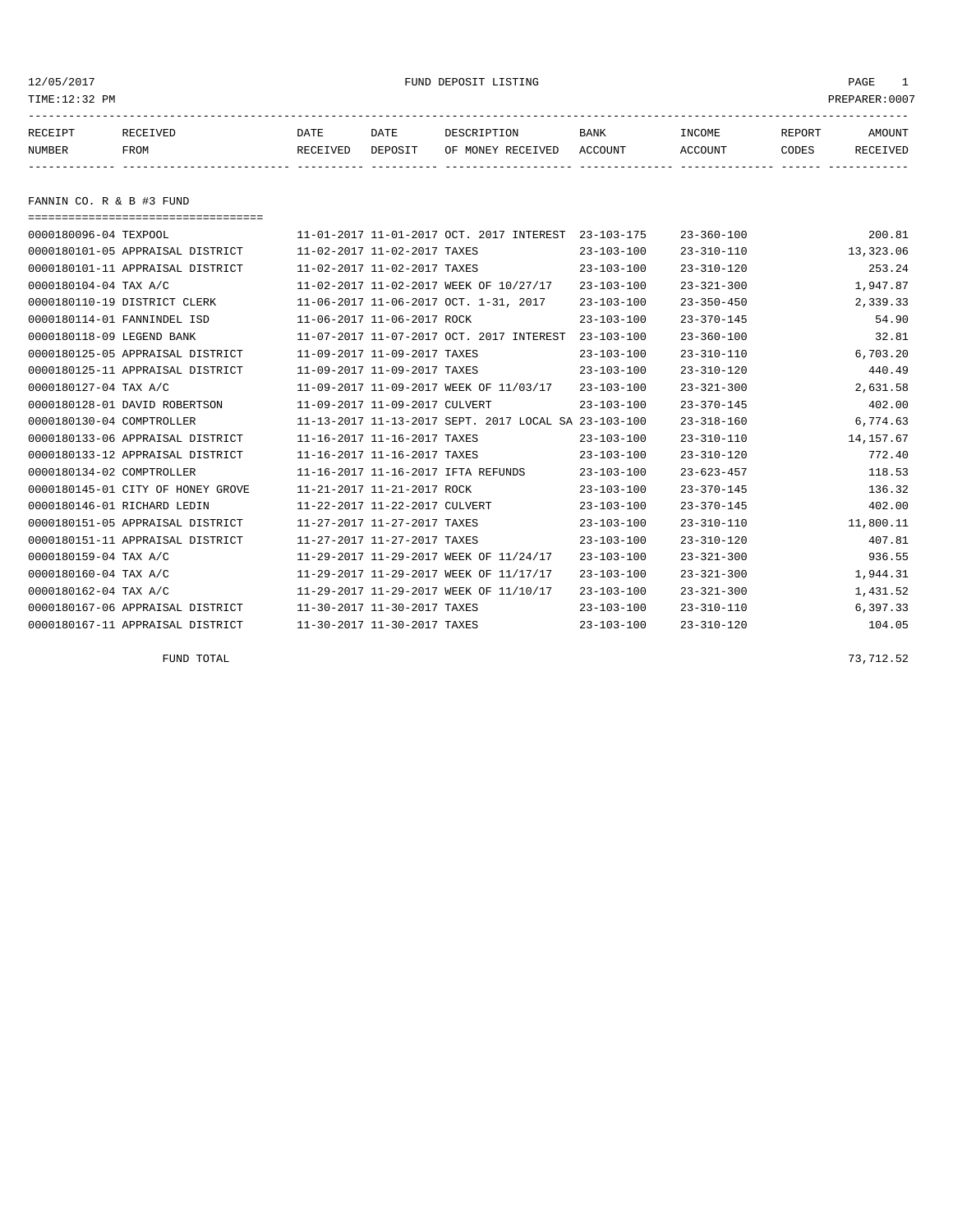12/05/2017 FUND DEPOSIT LISTING PAGE 1

| RECEIPT | <b>RECEIVED</b> | DATE     | DATE    | DESCRIPTION          | <b>BANK</b> | <b>INCOME</b> | REPORT | AMOUNT          |
|---------|-----------------|----------|---------|----------------------|-------------|---------------|--------|-----------------|
| NUMBER  | FROM            | RECEIVED | DEPOSIT | RECEIVED<br>OF MONEY | ACCOUNT     | CCOUNT        | CODES  | <b>RECEIVED</b> |
|         |                 |          |         |                      |             |               |        |                 |

FANNIN CO. R & B #4 FUND

| ,,,,,,,,,,,,,,,,,,,,,,,,,,,,,,,,,,,,, |                                                      |                  |                  |          |
|---------------------------------------|------------------------------------------------------|------------------|------------------|----------|
| 0000180096-05 TEXPOOL                 | 11-01-2017 11-01-2017 OCT. 2017 INTEREST             | $24 - 103 - 175$ | $24 - 360 - 100$ | 176.56   |
| 0000180101-06 APPRAISAL DISTRICT      | 11-02-2017 11-02-2017 TAXES                          | $24 - 103 - 100$ | $24 - 310 - 110$ | 7,583.78 |
| 0000180101-12 APPRAISAL DISTRICT      | 11-02-2017 11-02-2017 TAXES                          | $24 - 103 - 100$ | $24 - 310 - 120$ | 144.15   |
| 0000180104-05 TAX A/C                 | 11-02-2017 11-02-2017 WEEK OF 10/27/17               | $24 - 103 - 100$ | $24 - 321 - 300$ | 1,108.77 |
| 0000180110-20 DISTRICT CLERK          | 11-06-2017 11-06-2017 OCT. 1-31, 2017                | $24 - 103 - 100$ | $24 - 350 - 450$ | 1,331.60 |
| 0000180111-01 ROBERT D. JOHNSON       | 11-06-2017 11-06-2017 CULVERT                        | $24 - 103 - 100$ | $24 - 370 - 145$ | 400.00   |
| 0000180125-06 APPRAISAL DISTRICT      | 11-09-2017 11-09-2017 TAXES                          | $24 - 103 - 100$ | $24 - 310 - 110$ | 3,815.61 |
| 0000180125-12 APPRAISAL DISTRICT      | 11-09-2017 11-09-2017 TAXES                          | $24 - 103 - 100$ | $24 - 310 - 120$ | 250.74   |
| 0000180127-05 TAX A/C                 | 11-09-2017 11-09-2017 WEEK OF 11/03/17               | $24 - 103 - 100$ | $24 - 321 - 300$ | 1,497.95 |
| 0000180130-05 COMPTROLLER             | 11-13-2017 11-13-2017 SEPT. 2017 LOCAL SA 24-103-100 |                  | $24 - 318 - 160$ | 3,856.26 |
| 0000180133-07 APPRAISAL DISTRICT      | 11-16-2017 11-16-2017 TAXES                          | $24 - 103 - 100$ | $24 - 310 - 110$ | 8,058.86 |
| 0000180133-13 APPRAISAL DISTRICT      | 11-16-2017 11-16-2017 TAXES                          | $24 - 103 - 100$ | $24 - 310 - 120$ | 439.66   |
| 0000180134-03 COMPTROLLER             | 11-16-2017 11-16-2017 IFTA REFUNDS                   | $24 - 103 - 100$ | $24 - 624 - 457$ | 115.04   |
| 0000180151-06 APPRAISAL DISTRICT      | 11-27-2017 11-27-2017 TAXES                          | $24 - 103 - 100$ | $24 - 310 - 110$ | 6,716.88 |
| 0000180151-12 APPRAISAL DISTRICT      | 11-27-2017 11-27-2017 TAXES                          | $24 - 103 - 100$ | $24 - 310 - 120$ | 232.13   |
| 0000180159-05 TAX A/C                 | 11-29-2017 11-29-2017 WEEK OF 11/24/17               | $24 - 103 - 100$ | $24 - 321 - 300$ | 533.10   |
| 0000180160-05 TAX A/C                 | 11-29-2017 11-29-2017 WEEK OF 11/17/17               | $24 - 103 - 100$ | $24 - 321 - 300$ | 1,106.74 |
| 0000180162-05 TAX A/C                 | 11-29-2017 11-29-2017 WEEK OF 11/10/17               | $24 - 103 - 100$ | $24 - 321 - 300$ | 814.85   |
| 0000180167-07 APPRAISAL DISTRICT      | 11-30-2017 11-30-2017 TAXES                          | $24 - 103 - 100$ | $24 - 310 - 110$ | 3,641.51 |
| 0000180167-12 APPRAISAL DISTRICT      | 11-30-2017 11-30-2017 TAXES                          | $24 - 103 - 100$ | $24 - 310 - 120$ | 59.22    |

FUND TOTAL  $41,883.41$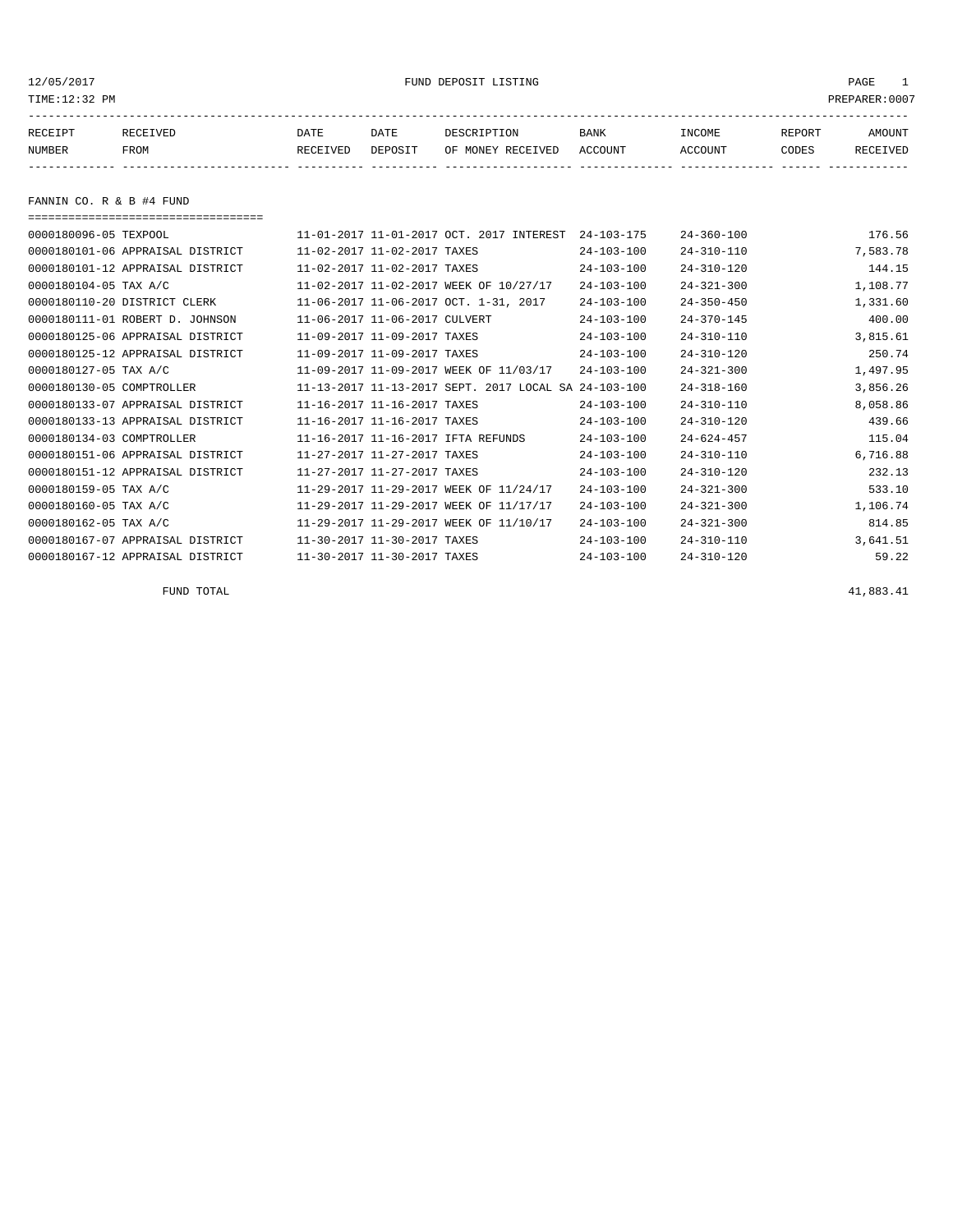TIME:12:32 PM PREPARER:0007 ----------------------------------------------------------------------------------------------------------------------------------- RECEIPT RECEIVED DATE DATE DESCRIPTION BANK INCOME REPORT AMOUNT

| NUMBER | FROM                      | RECEIVED | DEPOSIT |  | OF MONEY RECEIVED ACCOUNT |  | ACCOUNT | CODES | <b>RECEIVED</b> |  |
|--------|---------------------------|----------|---------|--|---------------------------|--|---------|-------|-----------------|--|
|        |                           |          |         |  |                           |  |         |       |                 |  |
|        | J.P.#1 JUST.CT.TECHNOLOGY |          |         |  |                           |  |         |       |                 |  |
|        |                           |          |         |  |                           |  |         |       |                 |  |

| 0000180118-10 LEGEND BANK | 11-07-2017 11-07-2017 OCT. 2017 INTEREST 26-103-100 |  | 26-360-100 | 2.93 |
|---------------------------|-----------------------------------------------------|--|------------|------|
|                           |                                                     |  |            |      |

FUND TOTAL 2.93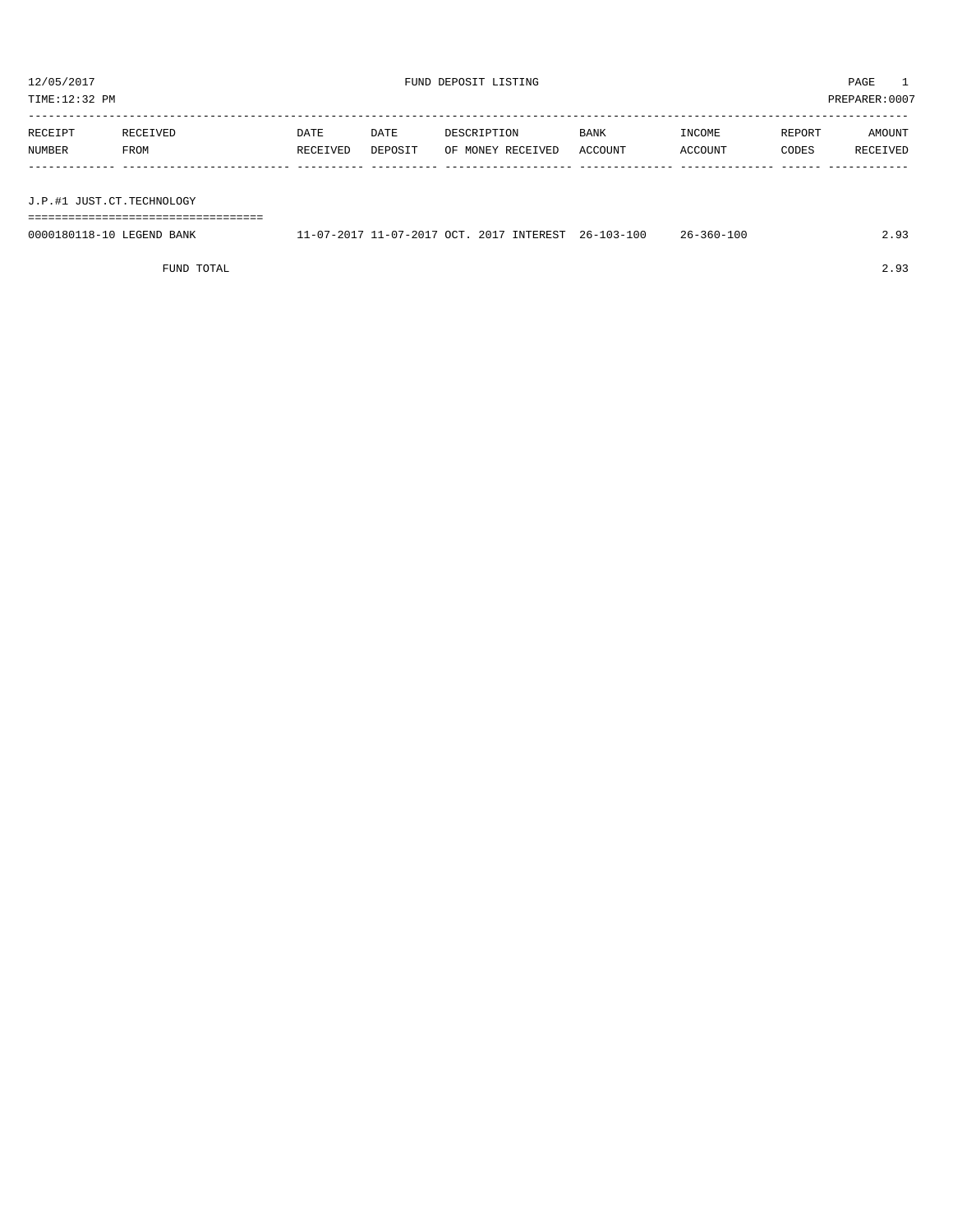| PREPARER: 0007<br>TIME:12:32 PM |                  |                  |                 |                                  |                 |                   |                 |                    |  |
|---------------------------------|------------------|------------------|-----------------|----------------------------------|-----------------|-------------------|-----------------|--------------------|--|
| RECEIPT<br>NUMBER               | RECEIVED<br>FROM | DATE<br>RECEIVED | DATE<br>DEPOSIT | DESCRIPTION<br>OF MONEY RECEIVED | BANK<br>ACCOUNT | INCOME<br>ACCOUNT | REPORT<br>CODES | AMOUNT<br>RECEIVED |  |
|                                 |                  |                  |                 |                                  |                 |                   |                 |                    |  |
| J.P.#2 JUST.CT.TECHNOLOGY       |                  |                  |                 |                                  |                 |                   |                 |                    |  |

===================================

0000180118-11 LEGEND BANK 11-07-2017 11-07-2017 OCT. 2017 INTEREST 27-103-100 27-360-100 0.73

FUND TOTAL  $0.73$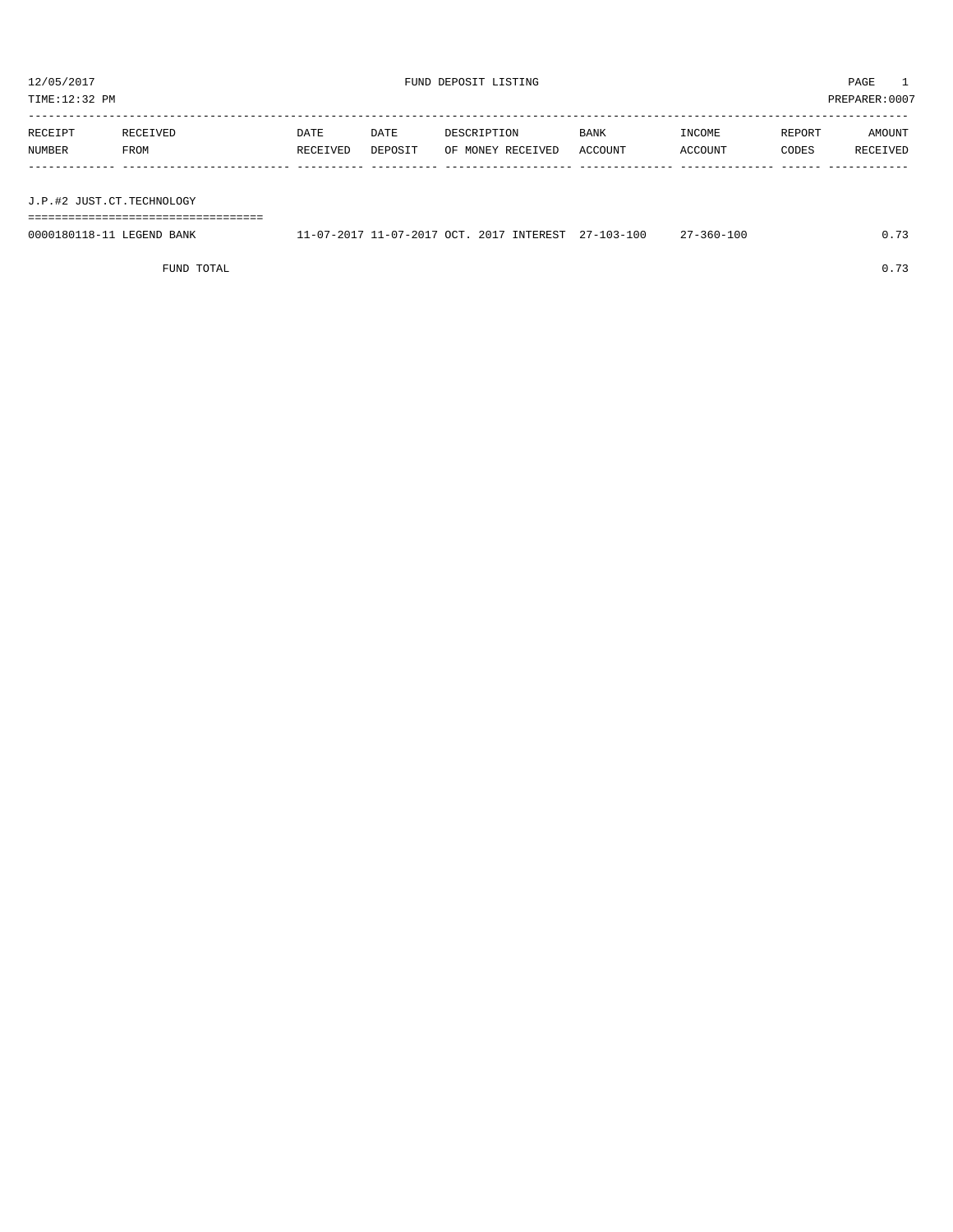TIME:12:32 PM PREPARER:0007 ----------------------------------------------------------------------------------------------------------------------------------- RECEIPT RECEIVED DATE DATE DESCRIPTION BANK INCOME REPORT AMOUNT

| RECEIPT       | RECEIVED | DATE     | DATE    | DESCRIPTION             | BANK    | INCOME  | REPORT | AMOUNT        |
|---------------|----------|----------|---------|-------------------------|---------|---------|--------|---------------|
| <b>NUMBER</b> | FROM     | RECEIVED | DEPOSIT | RECEIVED<br>MONEY<br>OF | ACCOUNT | ACCOUNT | CODES  | CEIVED<br>REC |
|               |          |          |         |                         |         |         |        |               |
|               |          |          |         |                         |         |         |        |               |

J.P.#3 JUST.CT.TECHNOLOGY

===================================

| 0000180118-12 LEGEND BANK |  | 11-07-2017 11-07-2017 OCT. 2017 INTEREST 28-103-100 | $28 - 360 - 100$ |  |
|---------------------------|--|-----------------------------------------------------|------------------|--|
|                           |  |                                                     |                  |  |

FUND TOTAL  $0.30$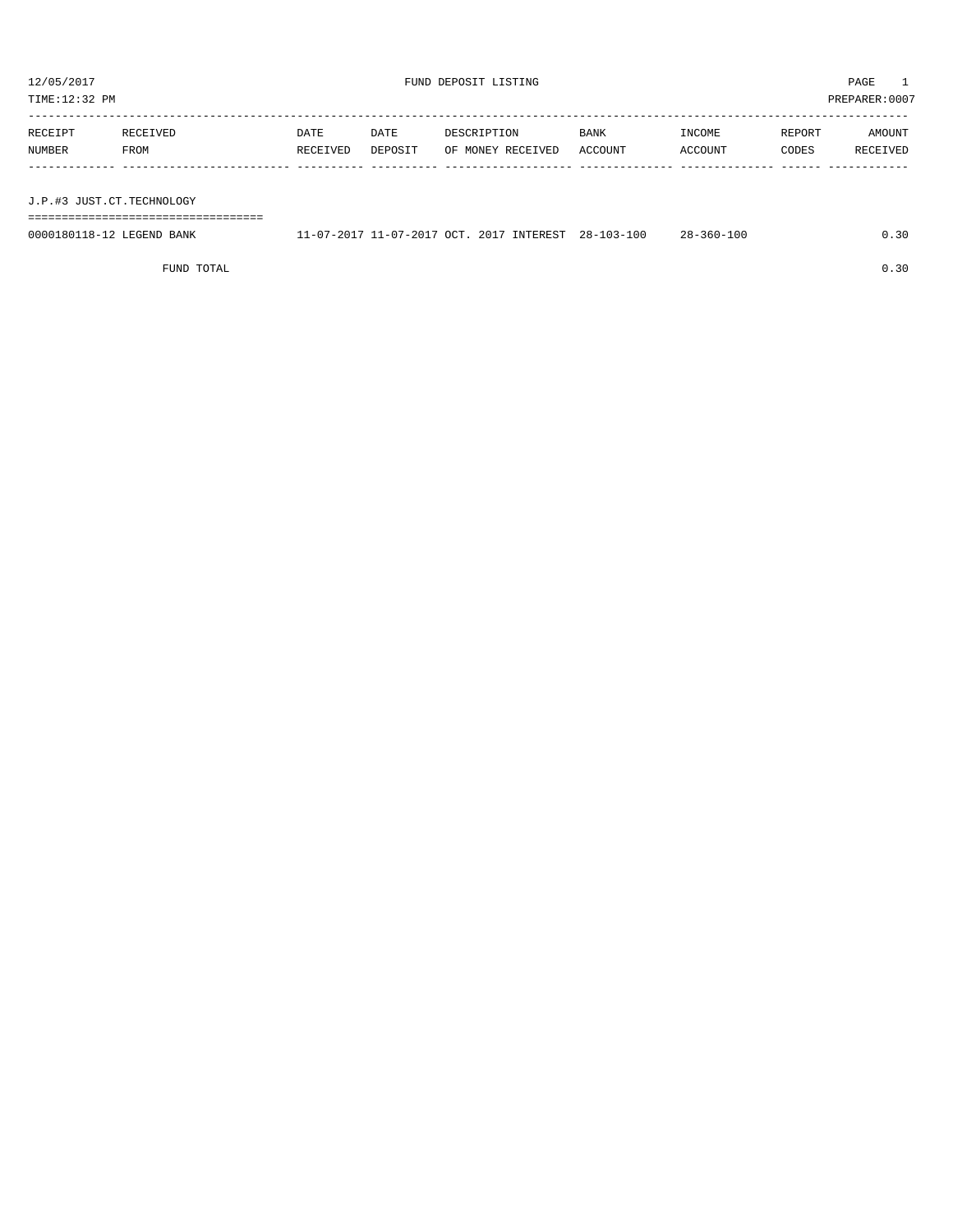TIME:12:32 PM PREPARER:0007

| RECEIPT | RECEIVED                    | DATE     | DATE    | DESCRIPTION       | BANK    | INCOME  | REPORT | AMOUNT   |  |  |
|---------|-----------------------------|----------|---------|-------------------|---------|---------|--------|----------|--|--|
| NUMBER  | FROM                        | RECEIVED | DEPOSIT | OF MONEY RECEIVED | ACCOUNT | ACCOUNT | CODES  | RECEIVED |  |  |
|         |                             |          |         |                   |         |         |        |          |  |  |
|         |                             |          |         |                   |         |         |        |          |  |  |
|         | DISTRICT CT.RECORDS ARCHIVE |          |         |                   |         |         |        |          |  |  |
|         |                             |          |         |                   |         |         |        |          |  |  |

| 0000180110-15 DISTRICT CLERK | 11-06-2017 11-06-2017 OCT. 1-31, 2017               | 34-103-100 | $34 - 370 - 450$ | 454.80 |
|------------------------------|-----------------------------------------------------|------------|------------------|--------|
| 0000180118-13 LEGEND BANK    | 11-07-2017 11-07-2017 OCT. 2017 INTEREST 34-103-100 |            | $34 - 360 - 100$ | . . 52 |

FUND TOTAL 456.32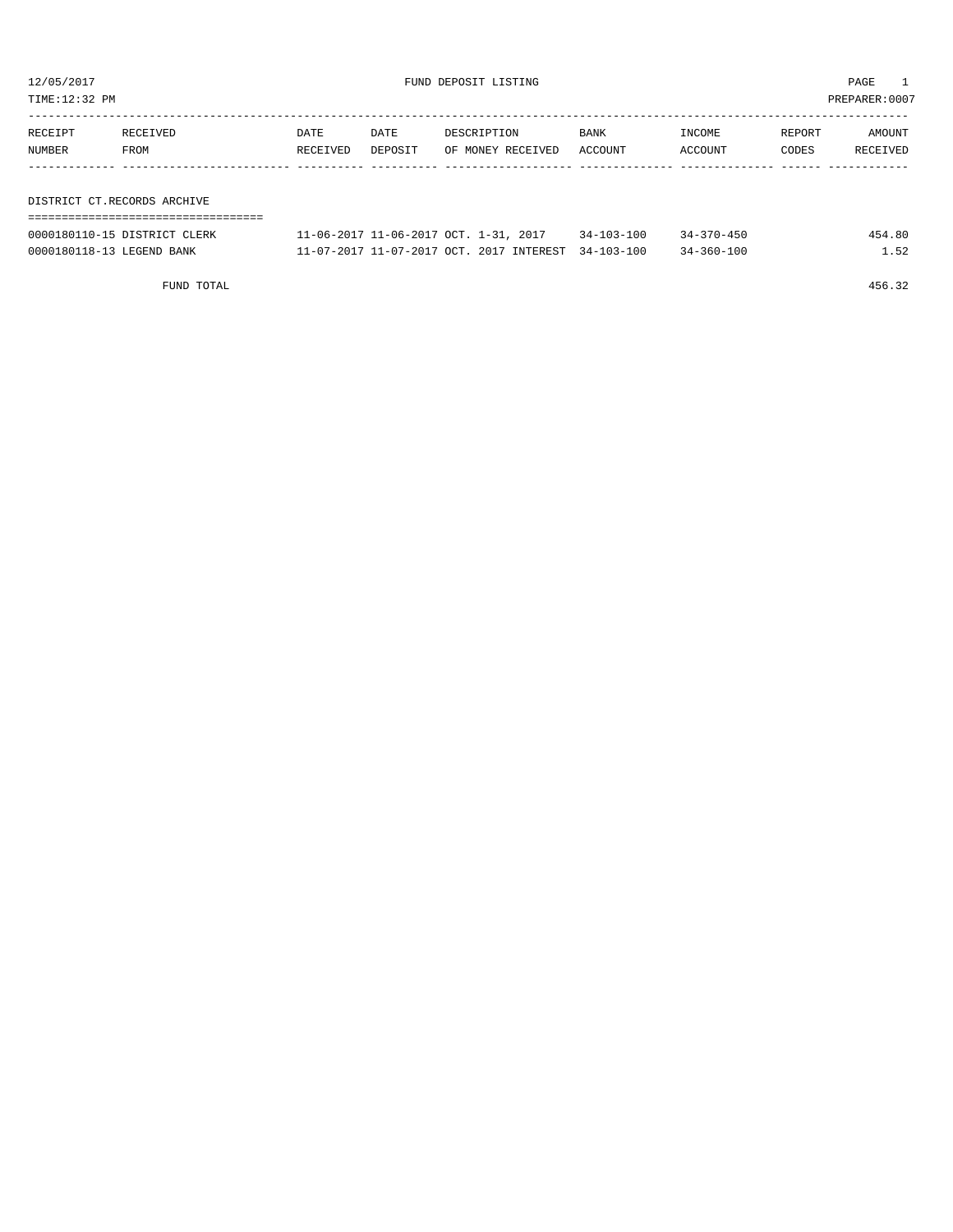TIME:12:32 PM PREPARER:0007

| RECEIPT | RECEIVED         | DATE     | DATE    | DESCRIPTION       | BANK    | INCOME  | REPORT | AMOUNT   |  |  |
|---------|------------------|----------|---------|-------------------|---------|---------|--------|----------|--|--|
| NUMBER  | FROM             | RECEIVED | DEPOSIT | OF MONEY RECEIVED | ACCOUNT | ACCOUNT | CODES  | RECEIVED |  |  |
|         |                  |          |         |                   |         |         |        |          |  |  |
|         |                  |          |         |                   |         |         |        |          |  |  |
|         | LAW LIBRARY FUND |          |         |                   |         |         |        |          |  |  |
|         |                  |          |         |                   |         |         |        |          |  |  |

| 0000180110-16 DISTRICT CLERK | 11-06-2017 11-06-2017 OCT. 1-31, 2017               | $35 - 103 - 100$ | $35 - 340 - 450$ | 1,120.00 |
|------------------------------|-----------------------------------------------------|------------------|------------------|----------|
| 0000180118-14 LEGEND BANK    | 11-07-2017 11-07-2017 OCT, 2017 INTEREST 35-103-100 |                  | $35 - 360 - 100$ | 9.34     |

FUND TOTAL  $1,129.34$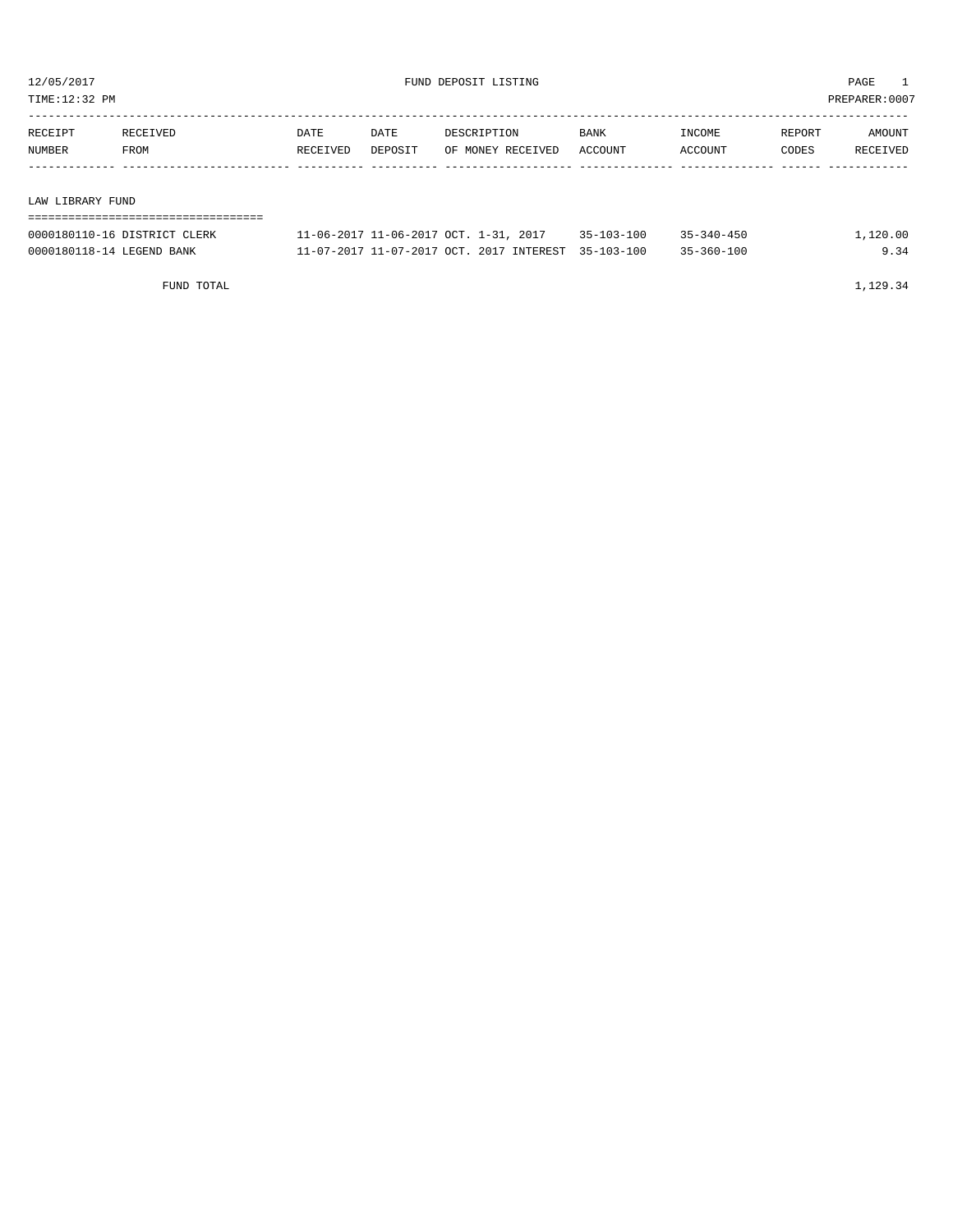12/05/2017 FUND DEPOSIT LISTING PAGE 1

| RECEIPT | RECEIVED    | DATE     | DATE    | DESCRIPTION       | BANK    | INCOME  | REPORT | AMOUNT          |
|---------|-------------|----------|---------|-------------------|---------|---------|--------|-----------------|
| NUMBER  | <b>FROM</b> | RECEIVED | DEPOSIT | OF MONEY RECEIVED | ACCOUNT | ACCOUNT | CODES  | <b>RECEIVED</b> |
|         |             |          |         |                   |         |         |        |                 |

D.A. FEE ACCOUNT FUND

| 0000180094-01 DISTRICT ATTORNEY TRUST                    11-01-2017 11-01-2017 CHECK FEES |                                                     | $36 - 103 - 136$ | 36-340-475       | 211.22 |
|-------------------------------------------------------------------------------------------|-----------------------------------------------------|------------------|------------------|--------|
| 0000180118-22 LEGEND BANK                                                                 | 11-07-2017 11-07-2017 OCT. 2017 INTEREST 36-103-136 |                  | $36 - 360 - 100$ | 0.07   |
| 0000180118-23 LEGEND BANK                                                                 | 11-07-2017 11-07-2017 OCT. 2017 INTEREST 36-103-236 |                  | $36 - 360 - 236$ | 0.13   |
| 0000180132-01 FANNIN COUNTY CSCD                                                          | 11-14-2017 11-14-2017 BLOOD DRAWS                   | $36 - 103 - 136$ | $36 - 370 - 130$ | 99.21  |

FUND TOTAL 310.63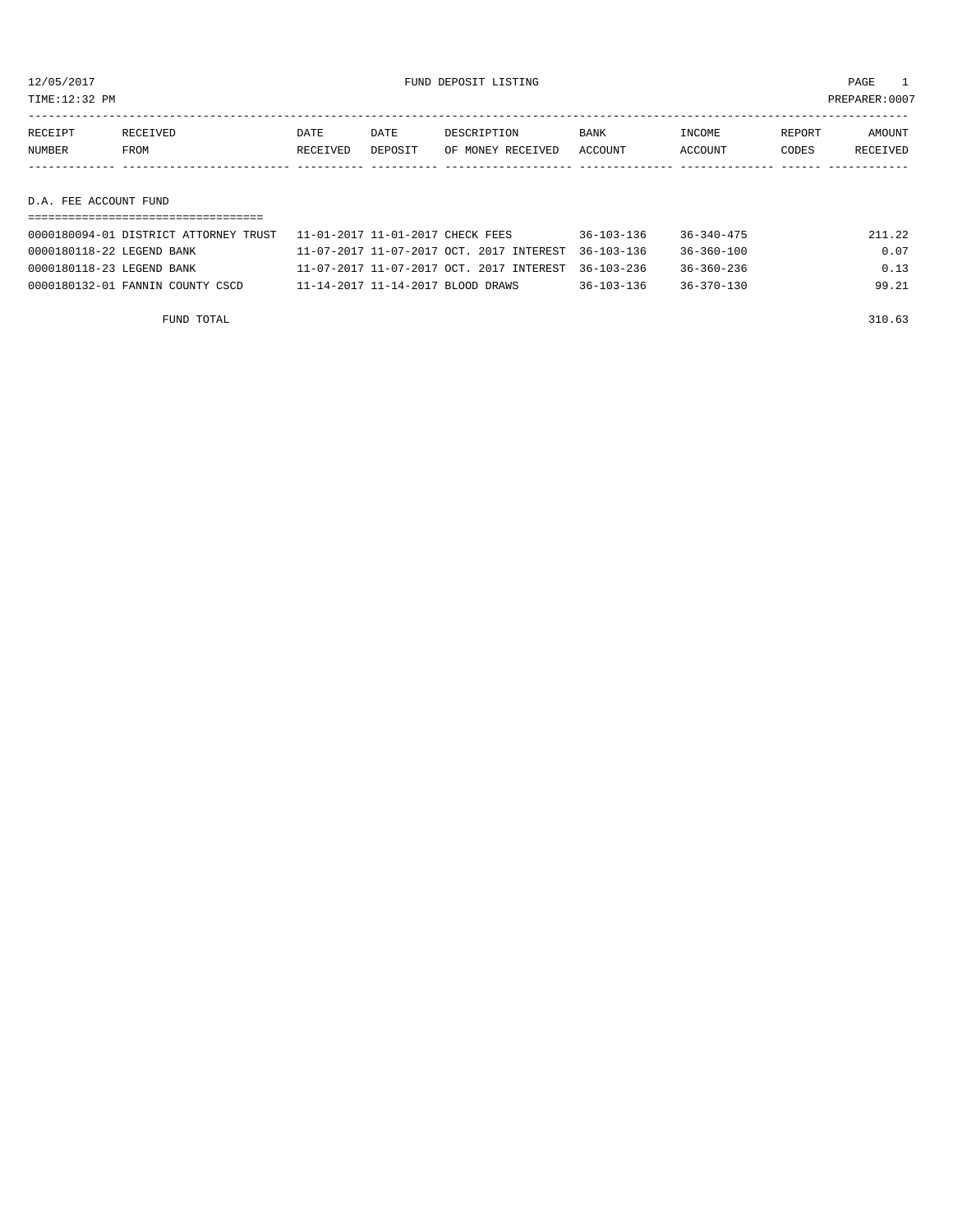| TIME:12:32 PM      |          |          |         |                   |         |         |        | PREPARER: 0007 |
|--------------------|----------|----------|---------|-------------------|---------|---------|--------|----------------|
| RECEIPT            | RECEIVED | DATE     | DATE    | DESCRIPTION       | BANK    | INCOME  | REPORT | AMOUNT         |
| NUMBER             | FROM     | RECEIVED | DEPOSIT | OF MONEY RECEIVED | ACCOUNT | ACCOUNT | CODES  | RECEIVED       |
|                    |          |          |         |                   |         |         |        |                |
| CONTRABAND SEIZURE |          |          |         |                   |         |         |        |                |

===================================

| 0000180118-24 LEGEND BANK | 11-07-2017 11-07-2017 OCT. 2017 INTEREST 37-103-137 |  | $37 - 360 - 100$ | 0.05 |
|---------------------------|-----------------------------------------------------|--|------------------|------|
|                           |                                                     |  |                  |      |

FUND TOTAL 0.05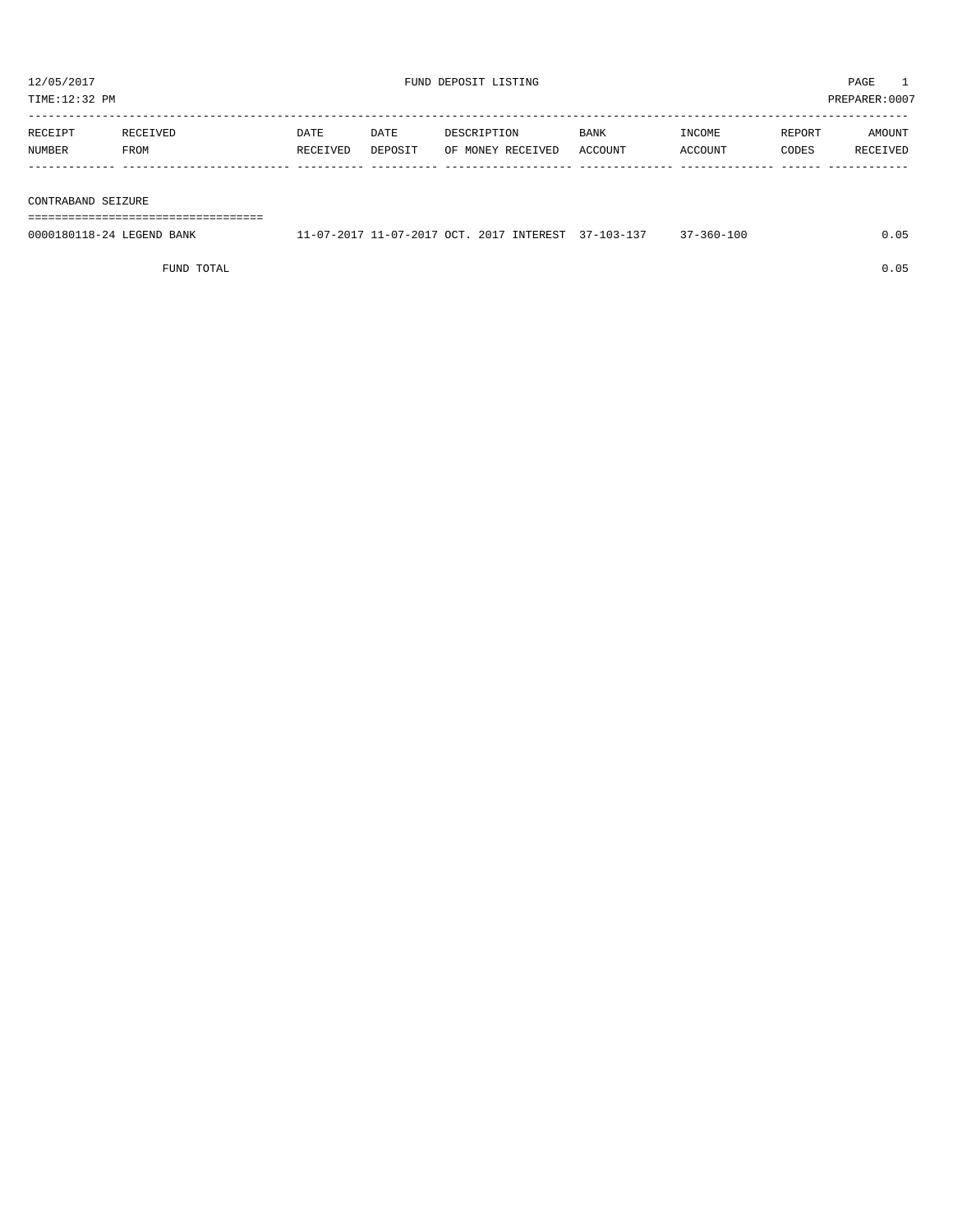TIME:12:32 PM PREPARER:0007

| RECEIPT       | RECEIVED | DATE     | DATE    | DESCRIPTION       | BANK    | INCOME  | REPORT | AMOUNT   |
|---------------|----------|----------|---------|-------------------|---------|---------|--------|----------|
| NUMBER        | FROM     | RECEIVED | DEPOSIT | OF MONEY RECEIVED | ACCOUNT | ACCOUNT | CODES  | RECEIVED |
|               |          |          |         |                   |         |         |        |          |
|               |          |          |         |                   |         |         |        |          |
| IHC CO-OP GIN |          |          |         |                   |         |         |        |          |

| ------------------------------------ |  |  |                                                     |                  |       |
|--------------------------------------|--|--|-----------------------------------------------------|------------------|-------|
| 0000180096-06 TEXPOOL                |  |  | 11-01-2017 11-01-2017 OCT. 2017 INTEREST 38-103-175 | $38 - 360 - 100$ | 16.12 |
| 0000180118-15 LEGEND BANK            |  |  | 11-07-2017 11-07-2017 OCT. 2017 INTEREST 38-103-100 | $38 - 360 - 100$ | 0.06  |

FUND TOTAL 16.18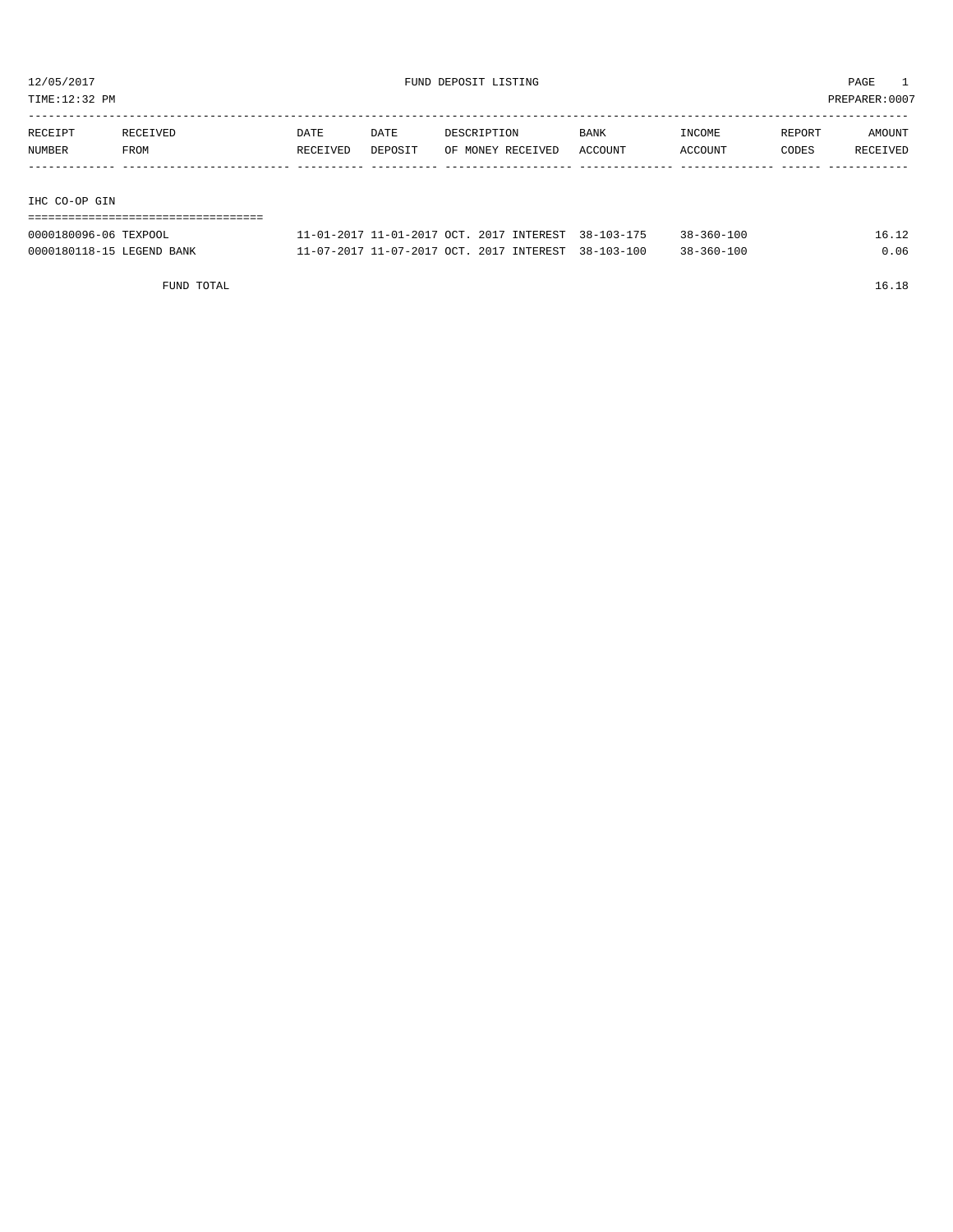TIME:12:32 PM PREPARER:0007

| RECEIPT | RECEIVED | DATE     | DATE    | DESCRIPTION       | <b>BANK</b> | INCOME  | REPORT | AMOUNT   |
|---------|----------|----------|---------|-------------------|-------------|---------|--------|----------|
| NUMBER  | FROM     | RECEIVED | DEPOSIT | OF MONEY RECEIVED | ACCOUNT     | ACCOUNT | CODES  | RECEIVED |
|         |          |          |         |                   |             |         |        |          |
|         |          |          |         |                   |             |         |        |          |
|         |          |          |         |                   |             |         |        |          |

IHC B.R. COOPER

| -------------------------------------<br>-------------------------------------- |  |  |  |  |  |  |  |  |  |  |  |  |  |  |  |  |
|---------------------------------------------------------------------------------|--|--|--|--|--|--|--|--|--|--|--|--|--|--|--|--|
|                                                                                 |  |  |  |  |  |  |  |  |  |  |  |  |  |  |  |  |
|                                                                                 |  |  |  |  |  |  |  |  |  |  |  |  |  |  |  |  |
|                                                                                 |  |  |  |  |  |  |  |  |  |  |  |  |  |  |  |  |

| 0000180096-07 TEXPOOL     | 11-01-2017 11-01-2017 OCT. 2017 INTEREST 39-103-175 |  | $39 - 360 - 100$ | 5.27 |
|---------------------------|-----------------------------------------------------|--|------------------|------|
| 0000180118-16 LEGEND BANK | 11-07-2017 11-07-2017 OCT. 2017 INTEREST 39-103-100 |  | $39 - 360 - 100$ | 0.07 |

FUND TOTAL 5.34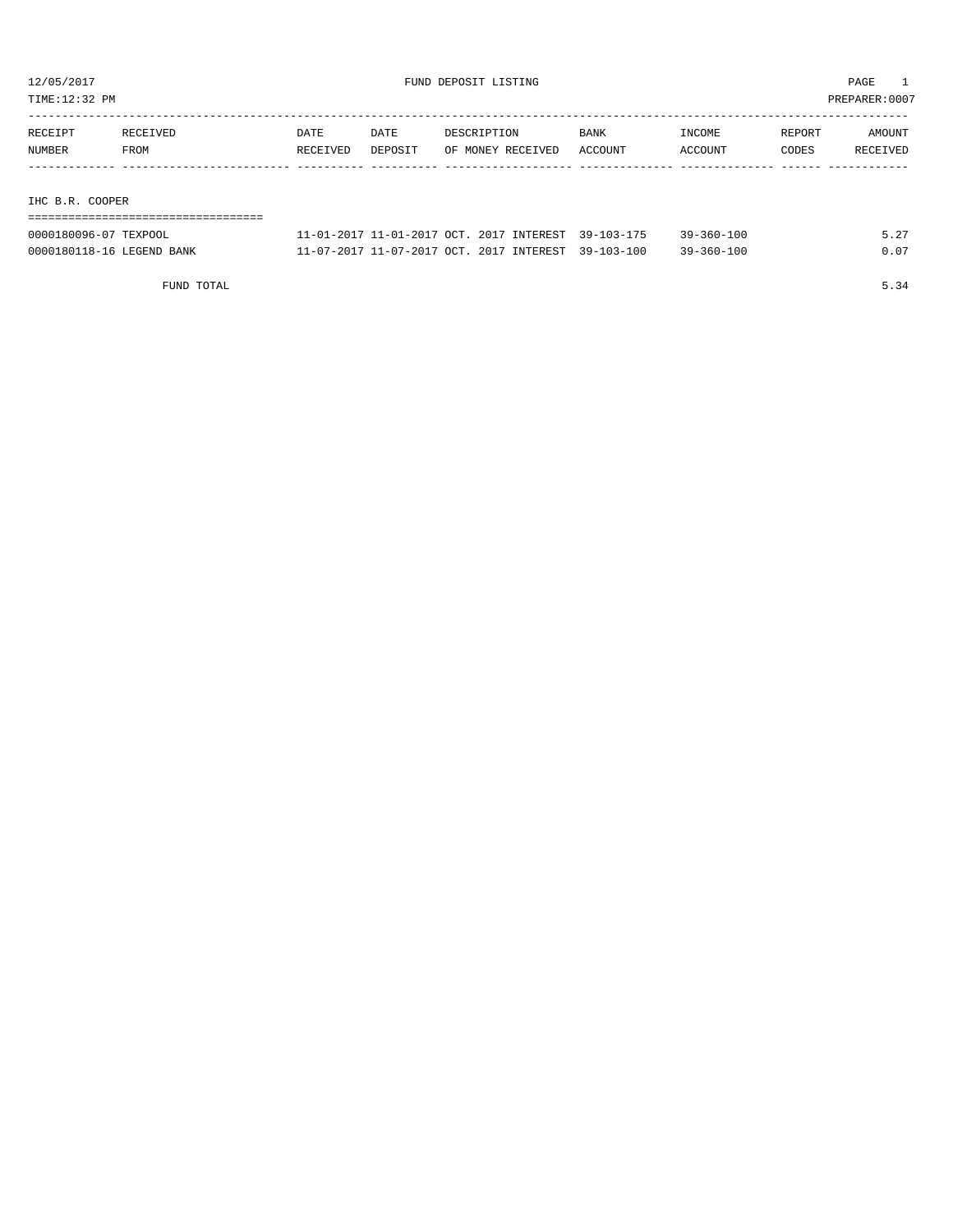| TIME:12:32 PM     |                  |                  |                 |                                  |                        |                   |                 | PREPARER:0007             |
|-------------------|------------------|------------------|-----------------|----------------------------------|------------------------|-------------------|-----------------|---------------------------|
| RECEIPT<br>NUMBER | RECEIVED<br>FROM | DATE<br>RECEIVED | DATE<br>DEPOSIT | DESCRIPTION<br>OF MONEY RECEIVED | <b>BANK</b><br>ACCOUNT | INCOME<br>ACCOUNT | REPORT<br>CODES | <b>AMOUNT</b><br>RECEIVED |
| CHAPTER 19 FUNDS  |                  |                  |                 |                                  |                        |                   |                 |                           |

===================================

| 0000180119-01 SECRETARY OF STATE | 11-08-2017 11-08-2017 HART INTERCIVIC POL 45-103-100 | $45 - 330 - 403$ | .975.00 |
|----------------------------------|------------------------------------------------------|------------------|---------|
|                                  |                                                      |                  |         |

FUND TOTAL 3,975.00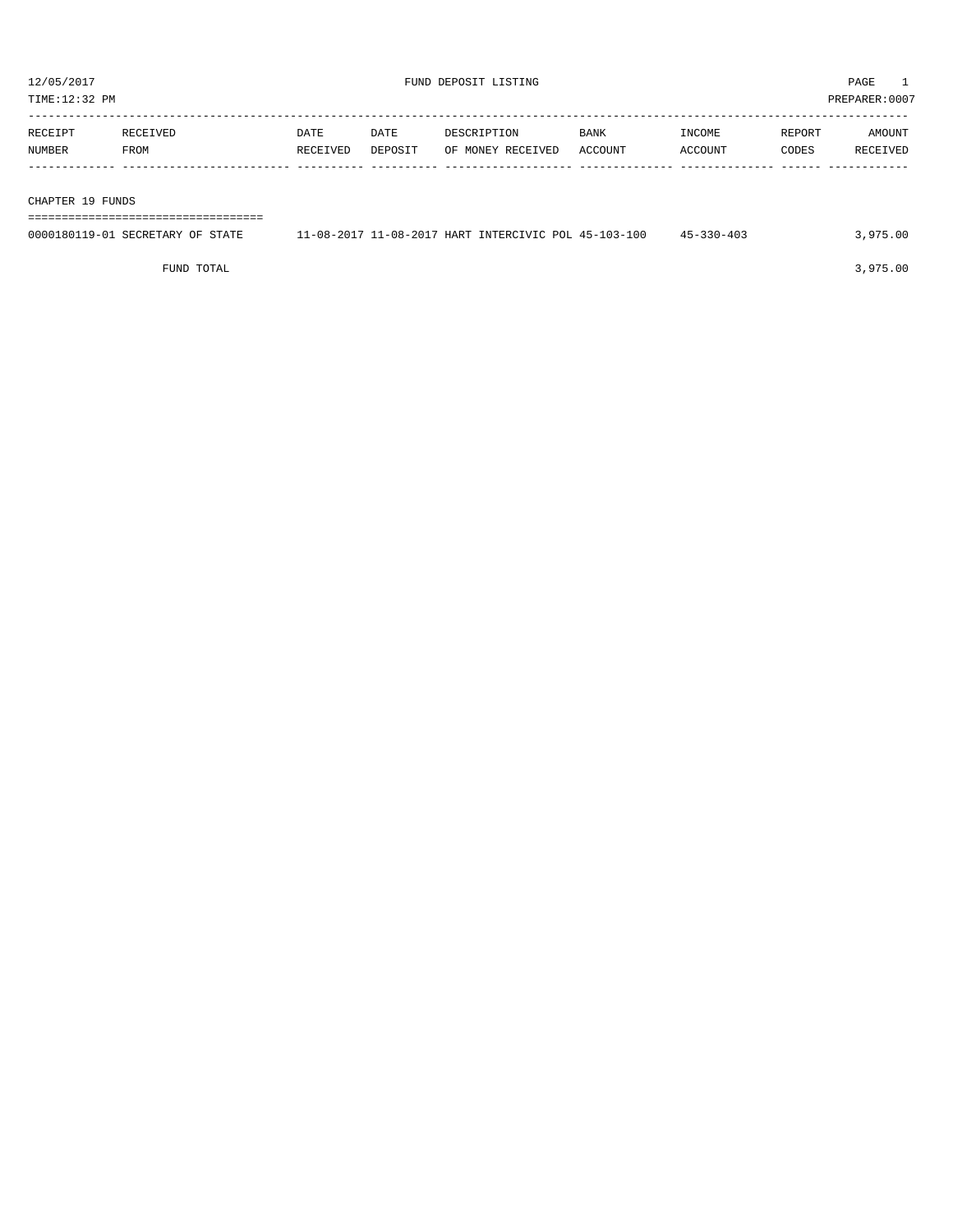TIME:12:32 PM PREPARER:0007

| RECEIPT | RECEIVED | DATE     | DATE    | DESCRIPTION       | <b>BANK</b> | INCOME  | REPORT | AMOUNT   |
|---------|----------|----------|---------|-------------------|-------------|---------|--------|----------|
| NUMBER  | FROM     | RECEIVED | DEPOSIT | OF MONEY RECEIVED | ACCOUNT     | ACCOUNT | CODES  | RECEIVED |
|         |          |          |         |                   |             |         |        |          |
|         |          |          |         |                   |             |         |        |          |
|         |          |          |         |                   |             |         |        |          |

CO.CLK.COURT RECORDS PRESERVATION

===================================

| 000018011<br><sup>T</sup> EGEND.<br>BANK<br>$K -$ | OCT<br>-07-2017<br>$\sim$<br>201<br>$\mathbf{1} - \mathbf{1}$ | <b>INTEREST</b><br>201<br>$52 - 103 - 100$<br><b>EQ 102</b> | -100<br>-360-1<br>$\Delta L =$ | 70 |
|---------------------------------------------------|---------------------------------------------------------------|-------------------------------------------------------------|--------------------------------|----|
|                                                   |                                                               |                                                             |                                |    |

FUND TOTAL 0.79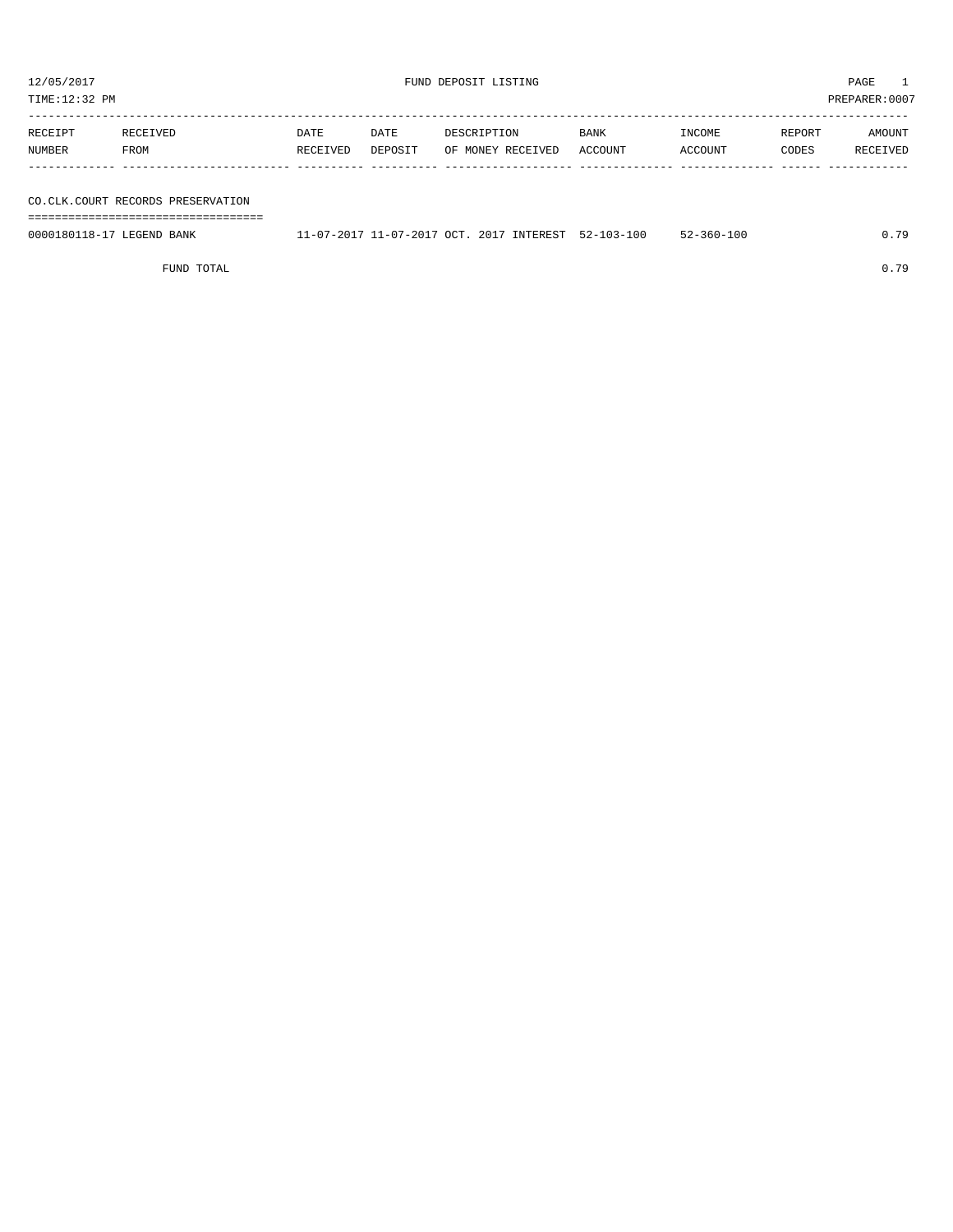TIME:12:32 PM PREPARER:0007

| RECEIPT | RECEIVED | DATE     | DATE    | DESCRIPTION       | <b>BANK</b> | INCOME  | REPORT | AMOUNT   |
|---------|----------|----------|---------|-------------------|-------------|---------|--------|----------|
| NUMBER  | FROM     | RECEIVED | DEPOSIT | OF MONEY RECEIVED | ACCOUNT     | ACCOUNT | CODES  | RECEIVED |
|         |          |          |         |                   |             |         |        |          |

F.C. LAW ENFORCEMENT EDUCATION

===================================

| 0000180118-25 LEGEND BANK | 11-07-2017 11-07-2017 OCT. 2017 INTEREST 55-103-155 |  | 55-360-100 | 0.01 |
|---------------------------|-----------------------------------------------------|--|------------|------|
|                           |                                                     |  |            |      |

FUND TOTAL  $0.01$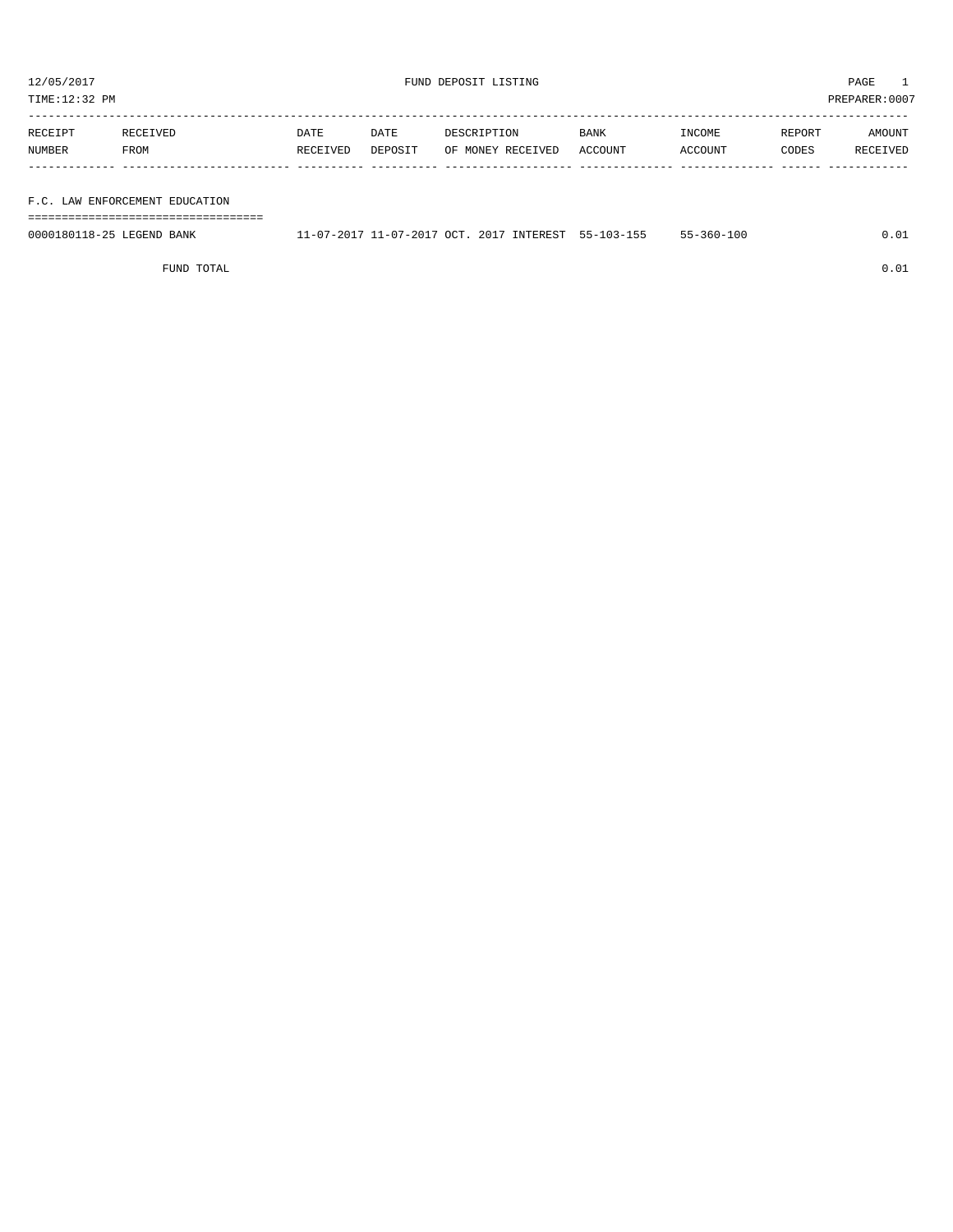TIME:12:32 PM PREPARER:0007

| RECEIPT | RECEIVED    | DATE     | DATE    | DESCRIPTION       | <b>BANK</b> | INCOME  | REPORT | AMOUNT   |
|---------|-------------|----------|---------|-------------------|-------------|---------|--------|----------|
| NUMBER  | <b>FROM</b> | RECEIVED | DEPOSIT | OF MONEY RECEIVED | ACCOUNT     | ACCOUNT | CODES  | RECEIVED |
|         |             |          |         |                   |             |         |        |          |
|         |             |          |         |                   |             |         |        |          |

### F C SHERIFF FORFEITURE

| 0000180118-26 LEGEND BANK         | 11-07-2017 11-07-2017 OCT. 2017 INTEREST 56-103-156  | $56 - 360 - 100$ | 0.25     |
|-----------------------------------|------------------------------------------------------|------------------|----------|
| 0000180142-01 BONHAM POLICE DEPT. | 11-20-2017 11-20-2017 SALE OF GAME MACHIN 56-103-156 | $56 - 352 - 200$ | 6,957.50 |

FUND TOTAL 6,957.75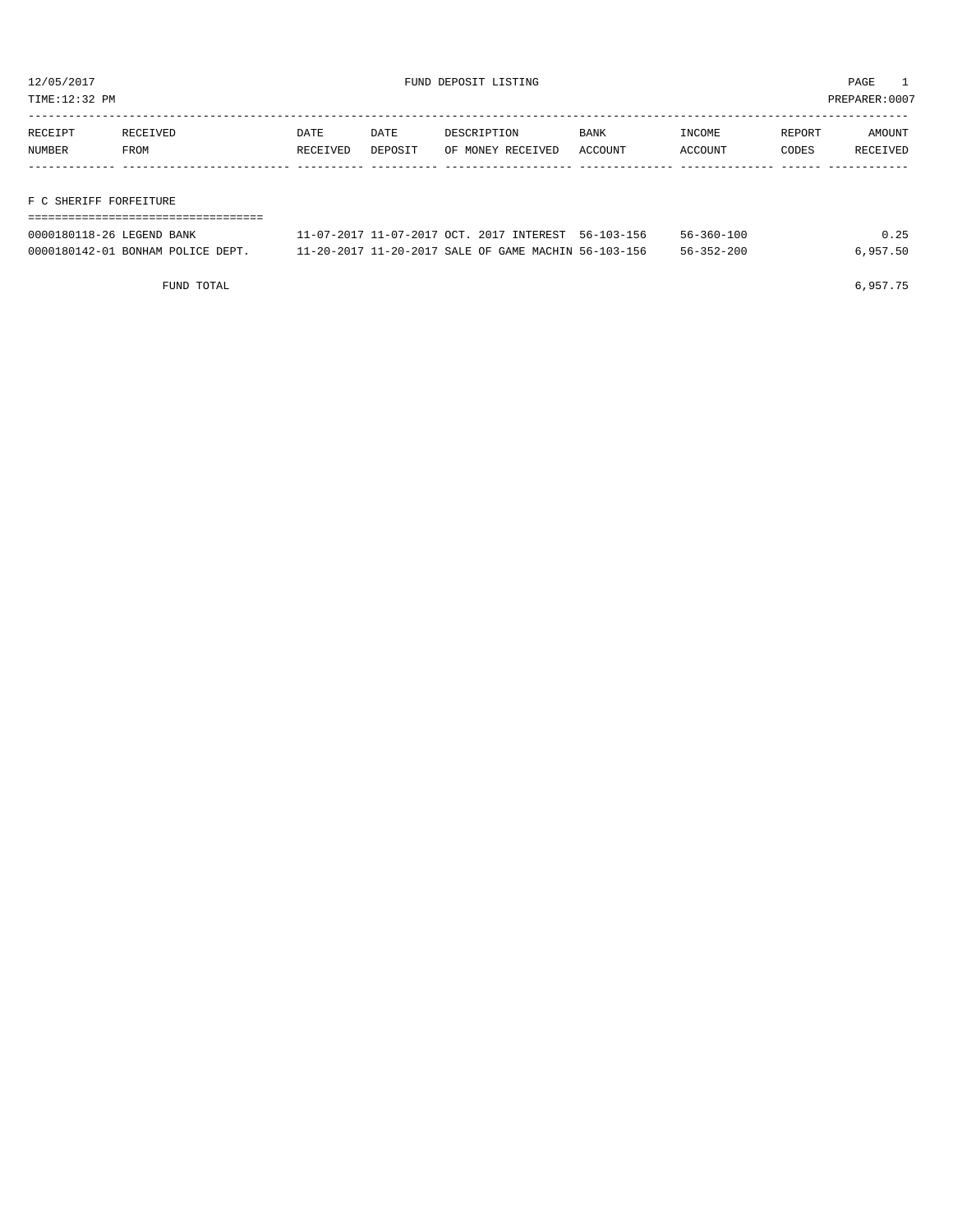TIME:12:32 PM PREPARER:0007

| RECEIPT | RECEIVED | DATE     | DATE    | DESCRIPTION       | <b>BANK</b> | INCOME  | REPORT | AMOUNT   |
|---------|----------|----------|---------|-------------------|-------------|---------|--------|----------|
| NUMBER  | FROM     | RECEIVED | DEPOSIT | OF MONEY RECEIVED | ACCOUNT     | ACCOUNT | CODES  | RECEIVED |
|         |          |          |         |                   |             |         |        |          |
|         |          |          |         |                   |             |         |        |          |

DRUG COURT PROGRAM

#### ===================================

| 0000180110-23 DISTRICT CLERK | 11-06-2017 11-06-2017 OCT. 1-31, 2017               | $59 - 103 - 100$ | $59 - 370 - 425$ | 207.40 |
|------------------------------|-----------------------------------------------------|------------------|------------------|--------|
| 0000180118-18 LEGEND BANK    | 11-07-2017 11-07-2017 OCT. 2017 INTEREST 59-103-100 |                  | $59 - 360 - 100$ |        |

FUND TOTAL 209.53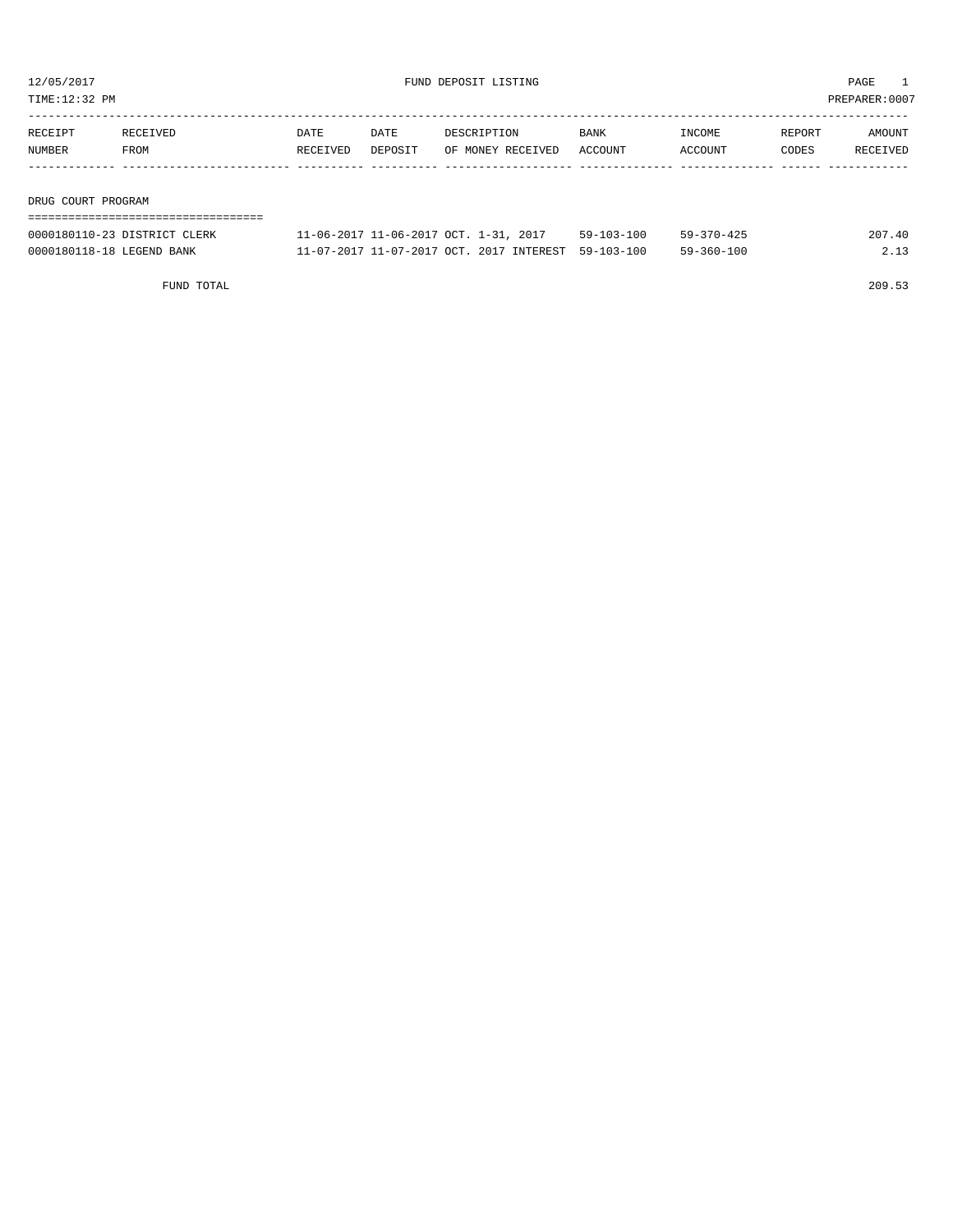12/05/2017 PAGE 1

| TIME:12:32 PM |                                  |          |                             |                   |                  |                  |        | PREPARER: 0007 |
|---------------|----------------------------------|----------|-----------------------------|-------------------|------------------|------------------|--------|----------------|
| RECEIPT       | RECEIVED                         | DATE     | DATE                        | DESCRIPTION       | BANK             | INCOME           | REPORT | AMOUNT         |
| NUMBER        | FROM                             | RECEIVED | DEPOSIT                     | OF MONEY RECEIVED | ACCOUNT          | ACCOUNT          | CODES  | RECEIVED       |
|               |                                  |          |                             |                   |                  |                  |        |                |
| SINKING FUND  |                                  |          |                             |                   |                  |                  |        |                |
|               |                                  |          |                             |                   |                  |                  |        |                |
|               | 0000180101-02 APPRAISAL DISTRICT |          | 11-02-2017 11-02-2017 TAXES |                   | 60-103-100       | 60-310-110       |        | 7,376.41       |
|               | 0000180101-08 APPRAISAL DISTRICT |          | 11-02-2017 11-02-2017 TAXES |                   | $60 - 103 - 100$ | $60 - 310 - 120$ |        | 0.99           |
|               | 0000180125-02 APPRAISAL DISTRICT |          | 11-09-2017 11-09-2017 TAXES |                   | 60-103-100       | 60-310-110       |        | 3,572.59       |
|               | 0000180125-08 APPRAISAL DISTRICT |          | 11-09-2017 11-09-2017 TAXES |                   | 60-103-100       | 60-310-120       |        | 22.23          |
|               | 0000180133-03 APPRAISAL DISTRICT |          | 11-16-2017 11-16-2017 TAXES |                   | $60 - 103 - 100$ | $60 - 310 - 110$ |        | 7,708.88       |
|               | 0000180133-09 APPRAISAL DISTRICT |          | 11-16-2017 11-16-2017 TAXES |                   | 60-103-100       | 60-310-120       |        | 55.64          |
|               | 0000180151-02 APPRAISAL DISTRICT |          | 11-27-2017 11-27-2017 TAXES |                   | 60-103-100       | 60-310-110       |        | 6,394.63       |
|               | 0000180151-08 APPRAISAL DISTRICT |          | 11-27-2017 11-27-2017 TAXES |                   | $60 - 103 - 100$ | $60 - 310 - 120$ |        | 4.18           |

0000180167-03 APPRAISAL DISTRICT 11-30-2017 11-30-2017 TAXES 60-103-100 60-310-110 3,604.15

FUND TOTAL 28,739.70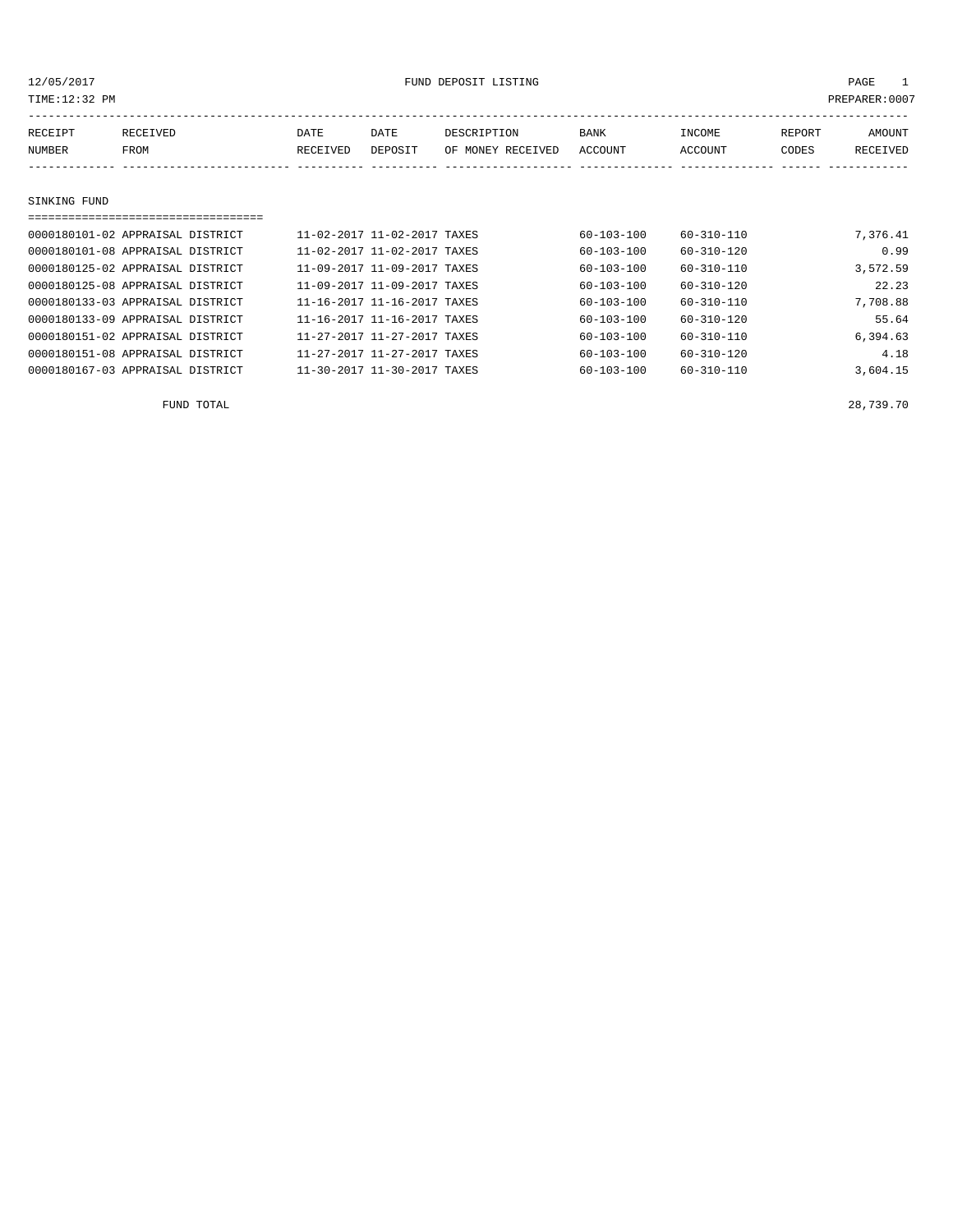| TIME:12:32 PM     |                  |                  |                 |                                  |                        |                   |                 | PREPARER:0007      |
|-------------------|------------------|------------------|-----------------|----------------------------------|------------------------|-------------------|-----------------|--------------------|
| RECEIPT<br>NUMBER | RECEIVED<br>FROM | DATE<br>RECEIVED | DATE<br>DEPOSIT | DESCRIPTION<br>OF MONEY RECEIVED | <b>BANK</b><br>ACCOUNT | INCOME<br>ACCOUNT | REPORT<br>CODES | AMOUNT<br>RECEIVED |
|                   |                  |                  |                 |                                  |                        |                   |                 |                    |

DIST.CLK.CO.&DIST.CT.TECH.-COMB.FUN ===================================

0000180110-21 DISTRICT CLERK 11-06-2017 11-06-2017 OCT. 1-31, 2017 61-103-100 61-370-440 46.89

FUND TOTAL 46.89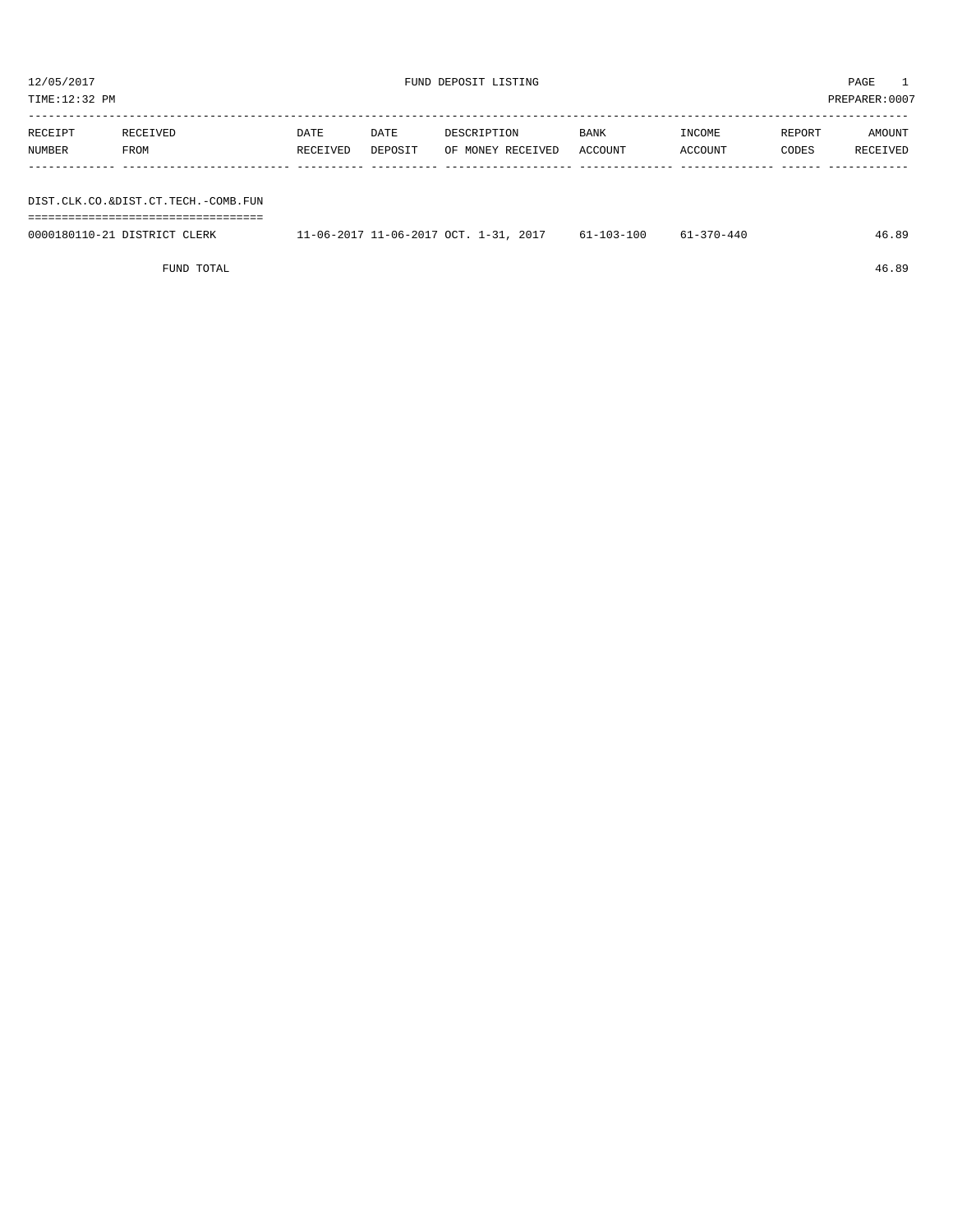| TIME:12:32 PM |                                     |          |                                       |                   |            |                  |        | PREPARER:0007 |
|---------------|-------------------------------------|----------|---------------------------------------|-------------------|------------|------------------|--------|---------------|
| RECEIPT       | RECEIVED                            | DATE     | DATE                                  | DESCRIPTION       | BANK       | INCOME           | REPORT | AMOUNT        |
| NUMBER        | FROM                                | RECEIVED | DEPOSIT                               | OF MONEY RECEIVED | ACCOUNT    | ACCOUNT          | CODES  | RECEIVED      |
|               | DIST.CLK.COURT RECORDS PRESERVATION |          |                                       |                   |            |                  |        |               |
|               |                                     |          |                                       |                   |            |                  |        |               |
|               | 0000180110-22 DISTRICT CLERK        |          | 11-06-2017 11-06-2017 OCT. 1-31, 2017 |                   | 62-103-100 | $62 - 370 - 133$ |        | 364.08        |

0000180118-19 LEGEND BANK  $11-07-2017$  11-07-2017 OCT. 2017 INTEREST 62-103-100 62-360-100 0.18

FUND TOTAL 364.26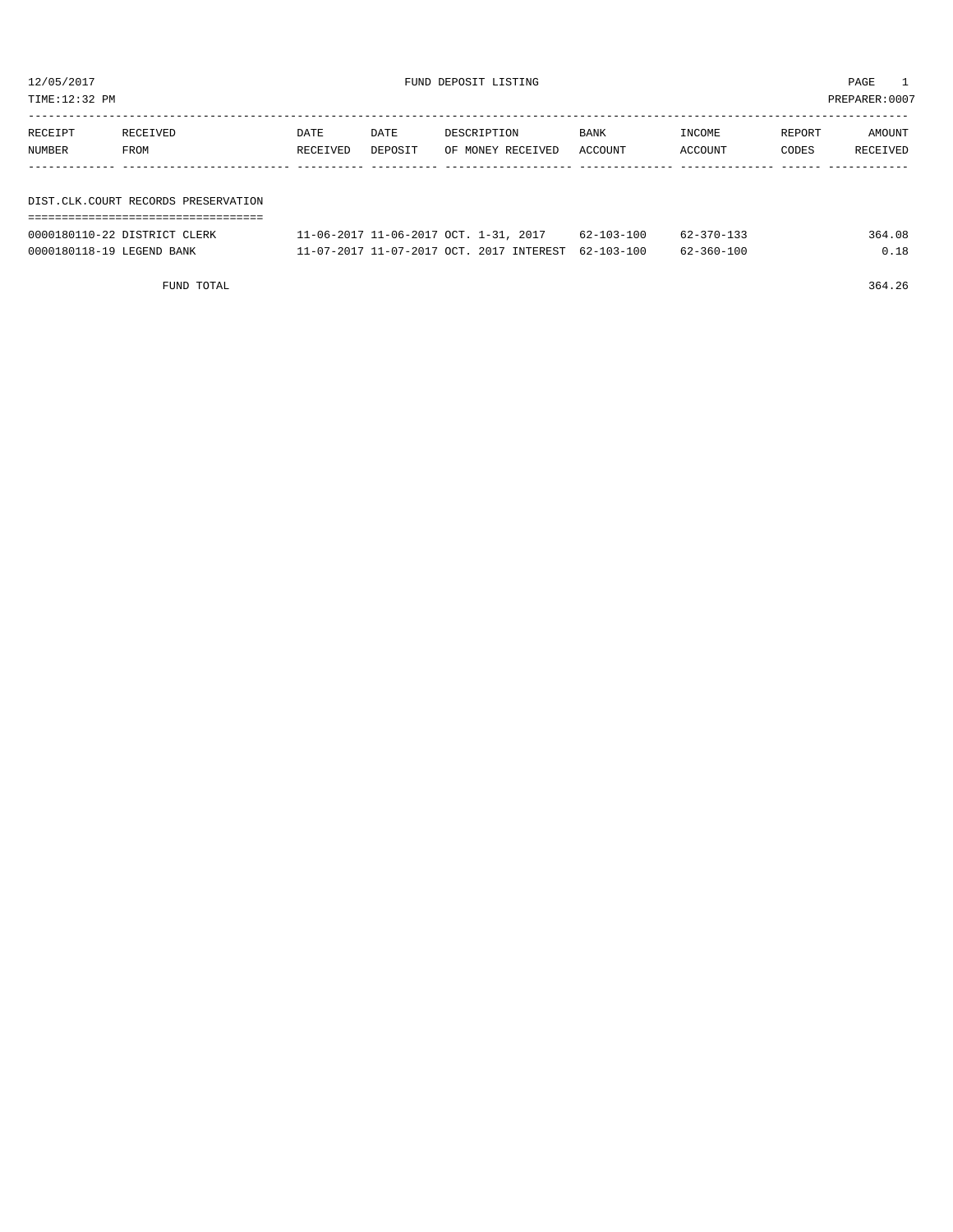TIME:12:32 PM PREPARER:0007

| RECEIPT | RECEIVED          | DATE     | DATE    | DESCRIPTION       | BANK    | INCOME  | REPORT | AMOUNT   |  |
|---------|-------------------|----------|---------|-------------------|---------|---------|--------|----------|--|
| NUMBER  | FROM              | RECEIVED | DEPOSIT | OF MONEY RECEIVED | ACCOUNT | ACCOUNT | CODES  | RECEIVED |  |
|         |                   |          |         |                   |         |         |        |          |  |
|         |                   |          |         |                   |         |         |        |          |  |
|         | RIGHT OF WAY FUND |          |         |                   |         |         |        |          |  |
|         |                   |          |         |                   |         |         |        |          |  |

| 0000180096-08 TEXPOOL     | 11-01-2017 11-01-2017 OCT. 2017 INTEREST 70-103-175 | $70 - 360 - 100$ | 70.93 |
|---------------------------|-----------------------------------------------------|------------------|-------|
| 0000180118-20 LEGEND BANK | 11-07-2017 11-07-2017 OCT. 2017 INTEREST 70-103-100 | $70 - 360 - 100$ | 1.03  |

FUND TOTAL 71.96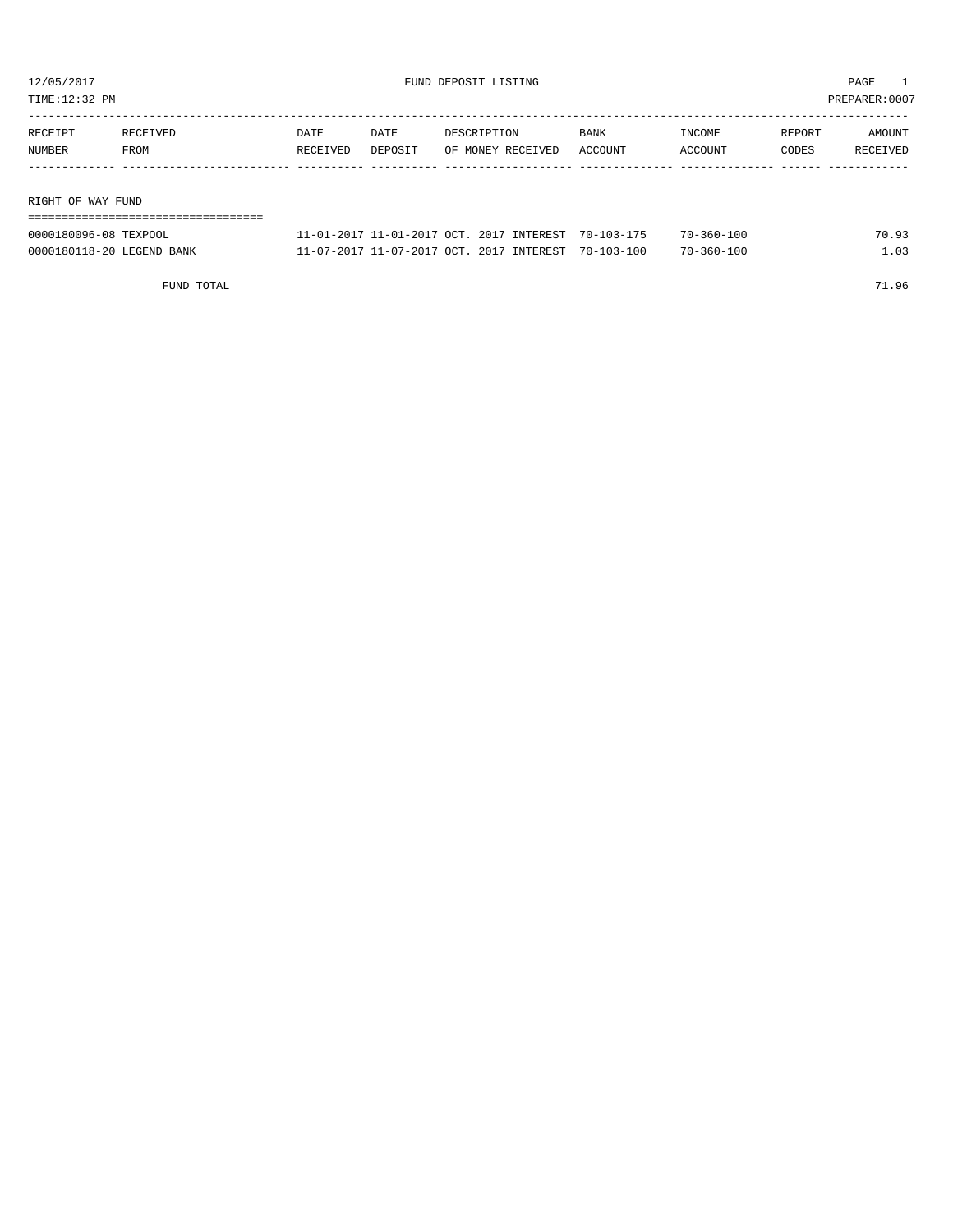12/05/2017 FUND DEPOSIT LISTING PAGE 1

| RECEIPT       | RECEIVED | DATE            | DATE    | DESCRIPTION              | BANK           | INCOME  | REPORT | AMOUNT          |
|---------------|----------|-----------------|---------|--------------------------|----------------|---------|--------|-----------------|
| <b>NUMBER</b> | FROM     | <b>RECEIVED</b> | DEPOSIT | MONEY<br>RECEIVED<br>OF. | <b>ACCOUNT</b> | ACCOUNT | CODES  | <b>RECEIVED</b> |
|               |          |                 |         |                          |                |         |        |                 |

#### JUVENILE PROBATION

| =================================== |                                         |                                                      |                  |                  |        |
|-------------------------------------|-----------------------------------------|------------------------------------------------------|------------------|------------------|--------|
| 0000180107-01 JUVENILE PROBATION    |                                         | 11-03-2017 11-03-2017 PID-2207 PROBATION             | 87-103-187       | 87-340-575       | 45.00  |
| 0000180108-01 JUVENILE PROBATION    | 11-03-2017 11-03-2017 PID-2204 DEFERRED |                                                      | 87-103-187       | $87 - 340 - 575$ | 5.00   |
| 0000180139-01 JUVENILE PROBATION    | 11-20-2017 11-20-2017 PID-2195 DEFERRED |                                                      | $87 - 103 - 187$ | $87 - 340 - 575$ | 20.00  |
| 0000180140-01 JUVENILE PROBATION    | 11-20-2017 11-20-2017 PID-2194 DEFERRED |                                                      | $87 - 103 - 187$ | $87 - 340 - 575$ | 20.00  |
| 0000180141-01 JUVENILE PROBATION    | 11-20-2017 11-20-2017 PID-2205 DEFERRED |                                                      | $87 - 103 - 187$ | $87 - 340 - 575$ | 20.00  |
| 0000180149-01 JUVENILE PROBATION    |                                         | 11-27-2017 11-27-2017 PID- 2198 JOINT RES 87-103-187 |                  | $87 - 340 - 576$ | 50.00  |
| 0000180150-01 JUVENOLE PROBATION    |                                         | 11-27-2017 11-27-2017 PID-2200 RESTITUTIO 87-103-187 |                  | $87 - 340 - 576$ | 125.00 |
|                                     |                                         |                                                      |                  |                  |        |

FUND TOTAL 285.00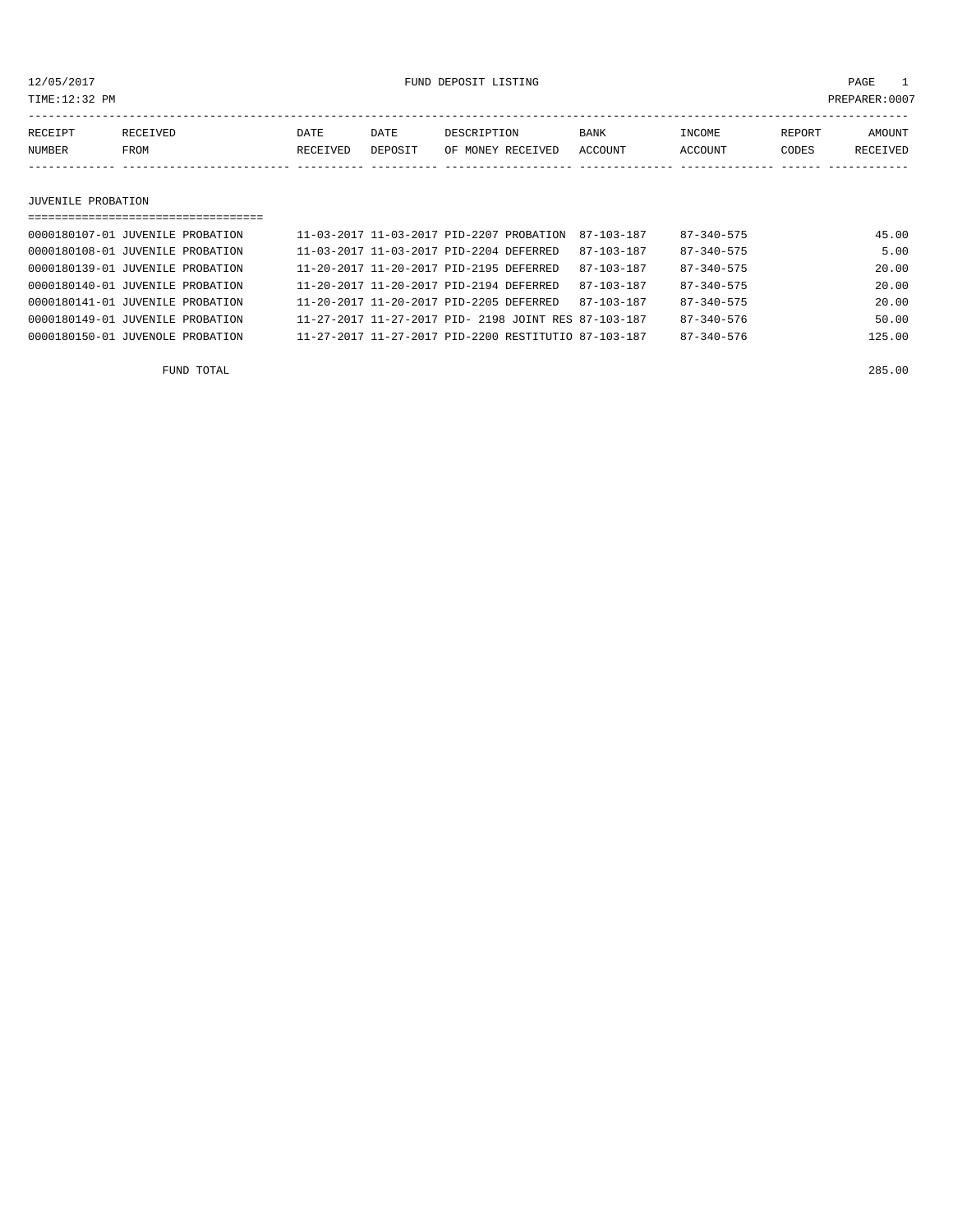12/05/2017 FUND DEPOSIT LISTING PAGE 1

| RECEIPT | <b>RECEIVED</b> | DATE     | DATE    | DESCRIPTION       | <b>BANK</b> | INCOME  | REPORT | AMOUNT          |
|---------|-----------------|----------|---------|-------------------|-------------|---------|--------|-----------------|
| NUMBER  | FROM            | RECEIVED | DEPOSIT | OF MONEY RECEIVED | ACCOUNT     | ACCOUNT | CODES  | <b>RECEIVED</b> |
|         |                 |          |         |                   |             |         |        |                 |

#### TEXAS JUVENILE JUSTICE DEPT.

| ================================== |                                          |                  |                  |          |
|------------------------------------|------------------------------------------|------------------|------------------|----------|
| 0000180118-27 LEGEND BANK          | 11-07-2017 11-07-2017 OCT. 2017 INTEREST | $89 - 103 - 992$ | $89 - 360 - 189$ | 0.65     |
| 0000180148-01 T.J.J.D.             | 11-27-2017 11-27-2017 REG. DIV.          | $89 - 103 - 999$ | 89-330-920       | 1,548.00 |
| 0000180148-02 T.J.J.D.             | 11-27-2017 11-27-2017 MENTAL HEALTH      | 89-103-998       | $89 - 330 - 919$ | 1,253.00 |
| 0000180148-03 T.J.J.D.             | 11-27-2017 11-27-2017 COMM. DIV.         | 89-103-997       | $89 - 330 - 918$ | 1,000.00 |
| 0000180148-04 T.J.J.D.             | 11-27-2017 11-27-2017 PPA                | 89-103-996       | 89-330-917       | 1,000.00 |
| 0000180148-05 T.J.J.D.             | 11-27-2017 11-27-2017 COMM. PROG.        | $89 - 103 - 994$ | 89-330-916       | 6,667.00 |
| 0000180148-06 T.J.J.D.             | 11-27-2017 11-27-2017 BASIC              | $89 - 103 - 993$ | 89-330-915       | 9,704.00 |

FUND TOTAL 21,172.65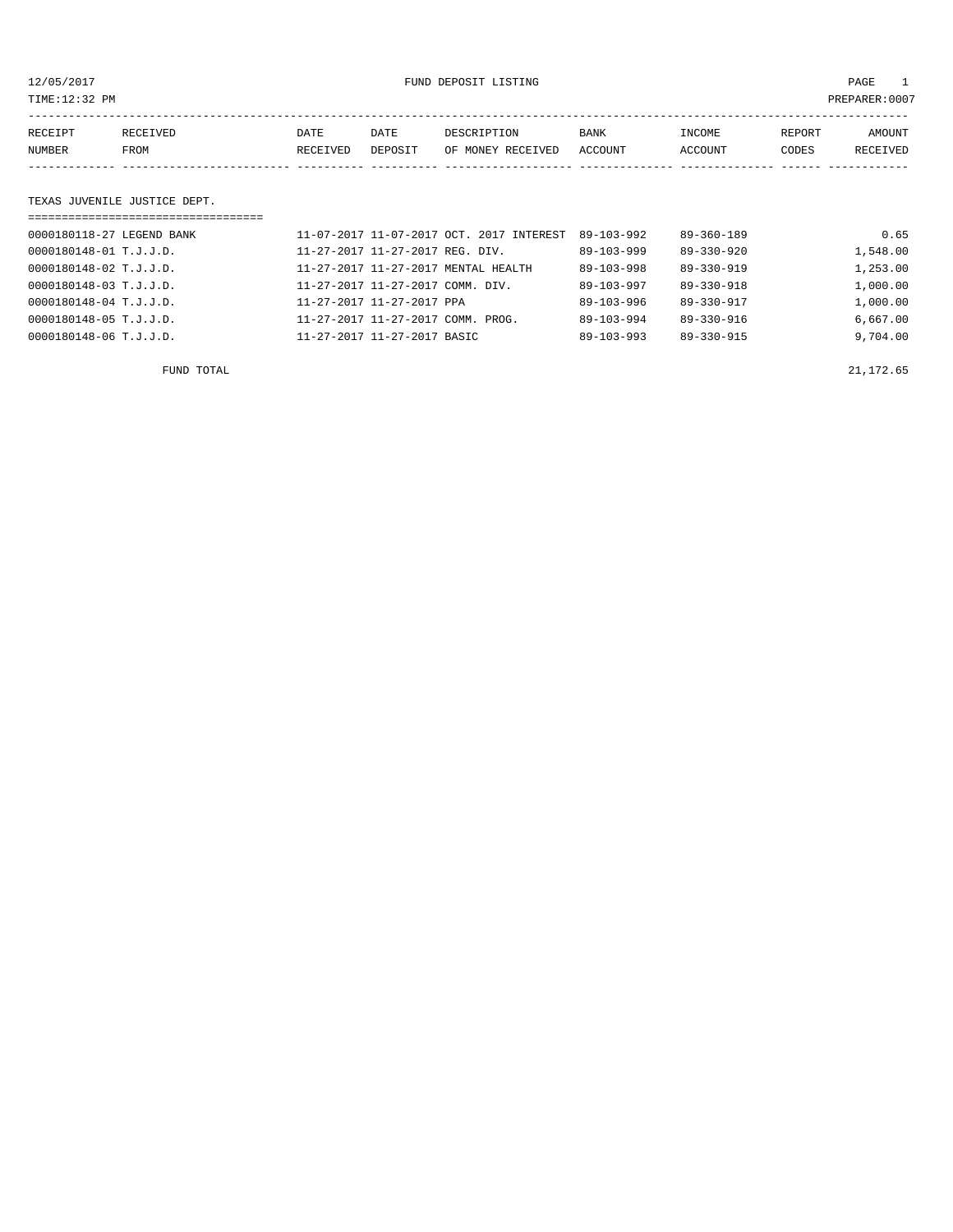TIME:12:32 PM PREPARER:0007

| RECEIPT | RECEIVED | DATE     | DATE    | DESCRIPTION       | BANK    | INCOME  | REPORT | AMOUNT   |
|---------|----------|----------|---------|-------------------|---------|---------|--------|----------|
| NUMBER  | FROM     | RECEIVED | DEPOSIT | OF MONEY RECEIVED | ACCOUNT | ACCOUNT | CODES  | RECEIVED |
|         |          |          |         |                   |         |         |        |          |
|         |          |          |         |                   |         |         |        |          |

#### STATZER FUND

| ------------------------------------ |                                                     |                  |       |
|--------------------------------------|-----------------------------------------------------|------------------|-------|
| 0000180096-09 TEXPOOL                | 11-01-2017 11-01-2017 OCT. 2017 INTEREST 92-103-175 | $92 - 360 - 100$ | 34.58 |
| 0000180118-21 LEGEND BANK            | 11-07-2017 11-07-2017 OCT. 2017 INTEREST 92-103-100 | $92 - 360 - 100$ | 0.24  |

FUND TOTAL 34.82